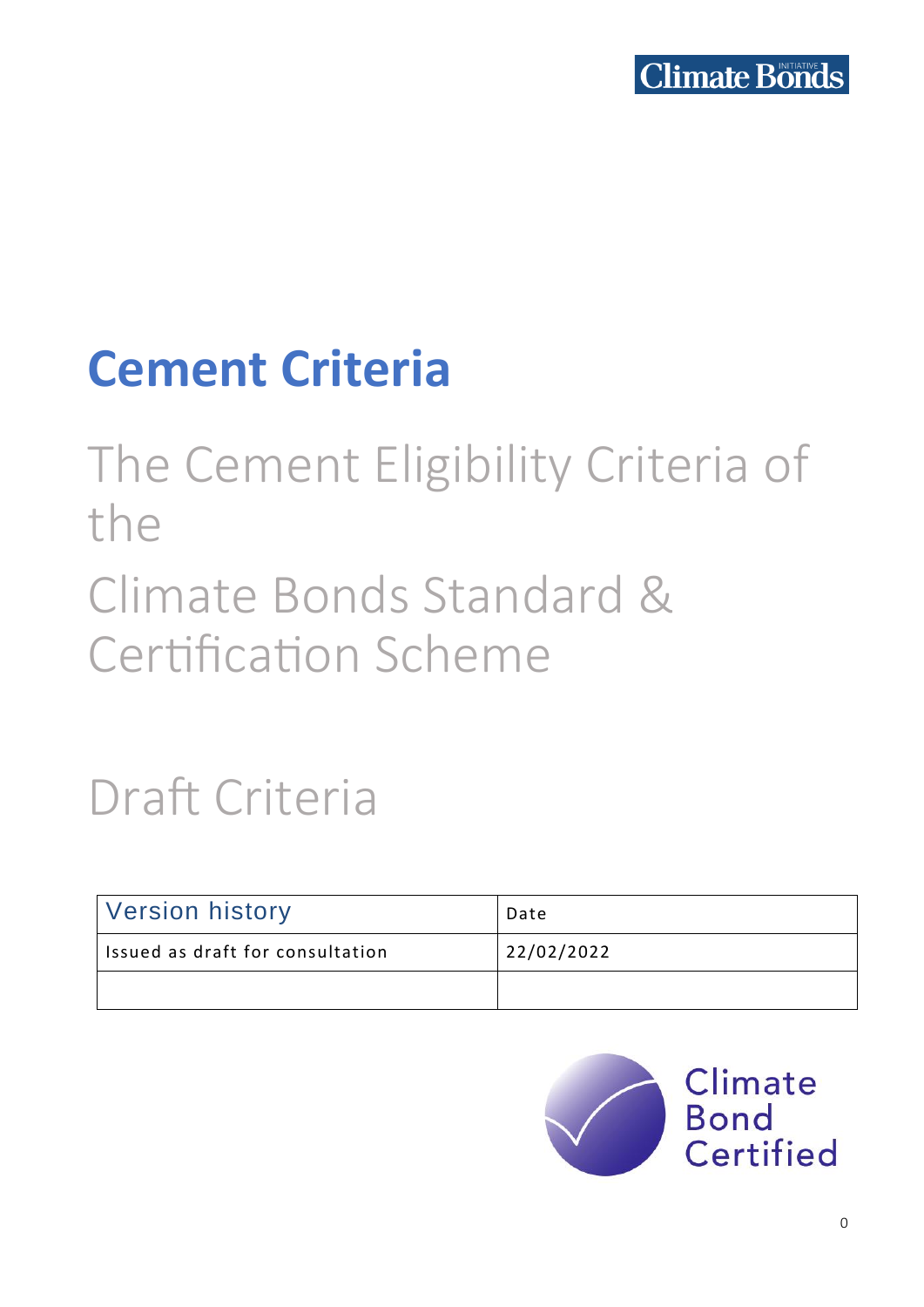## <span id="page-1-0"></span>**Definitions**

## List of acronyms (Put in alphabetical order)

## **Definitions**

Cement: a building material made by grinding calcined limestone and clay to a fine powder. When mixed with water and gravel it acts as the binding agent to make concrete.

Climate Bonds Initiative (Climate Bonds): An investor-focused not-for-profit organisation, promoting large-scale investments that will deliver a global low carbon and climate resilient economy. Climate Bonds seeks to develop mechanisms to better align the interests of investors, industry, and government to catalyse investments at a speed and scale sufficient to avoid dangerous climate change.

Climate Bond: A climate bond is a bond used to finance or re-finance, projects or expenditures needed to address climate change. They range from wind farms and solar and hydropower plants to rail transport and building sea walls in cities threatened by rising sea levels. Only a small portion of these bonds have been labelled as green or climate bonds by their issuers.

Certified Climate Bond: A climate bond that is certified by the Climate Bonds Standard Board as meeting the requirements of the Climate Bonds Standard (see below), as attested through independent verification.

Climate Bonds Standard (CBS): A screening tool for investors and governments that allows them to identify green bonds where they can be confident that the funds are being used to deliver climate change solutions. This may be through climate mitigation impact and/ or climate adaptation or resilience. The CBS is made up of two parts: the parent standard (CBS v2.1) and a suite of sector specific eligibility Criteria. The parent standard covers the certification process and preand post-issuance requirements for all certified bonds, regardless of the nature of the capital projects. The Sector Criteria detail specific requirements for assets identified as falling under that specific sector. The latest version of the CBS is published on the Climate Bonds website

Climate Bonds Standard Board (CBSB): A board of independent members that collectively represents \$34 trillion of assets under management. The CBSB is responsible for approving i) Revisions to the CBS, including the adoption of additional sector Criteria, ii) Approved verifiers, and iii) Applications for Certification of a bond under the CBS. The CBSB is constituted, appointed, and supported in line with the governance arrangements and processes as published on the Climate Bonds website.

Climate Bond Certification: allows the issuer to use the Climate Bond Certification Mark in relation to that bond. Climate Bond Certification is provided once the independent CBSB is satisfied the bond conforms with the CBS.

Clinker: an intermediate product in cement manufacture. It is made from the decarbonisation of limestone before it is melted (a term called sintering) and then rapidly cooled.

Clinker factor: the percentage of clinker in cement.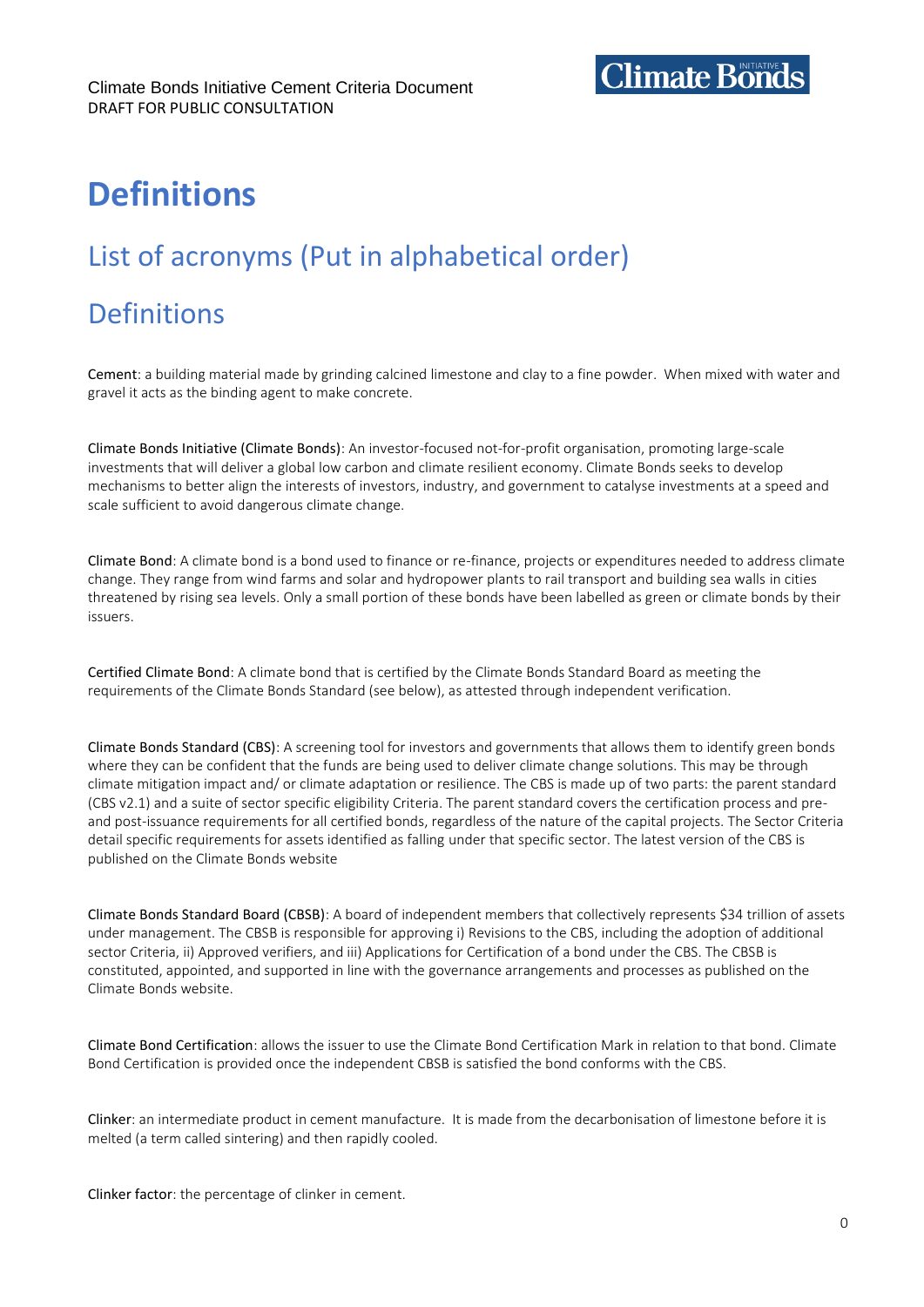Concrete: a material produced by mixing cement, water and gravel where the cement acts as a binder making up about 15% of the total.

Green Bond: A green bond is bond of which the proceeds are earmarked for environmental projects or expenditures. The term generally refers to bonds that have been marketed as green. In theory, green bond proceeds could be used for a wide variety of environmental projects, but in practice they have mostly been earmarked for climate change projects.

Ordinary Portland Cement (OPC): cement made from 95% of ground clinker and 5% gypsum.

Technical Working Group (TWG): A group of key experts from academia, international agencies, industry and NGOs convened by Climate Bonds. The TWG develops the Sector Criteria - detailed technical criteria for the eligibility of projects and assets as well as guidance on the tracking of eligibility status during the term of the bond. Their draft recommendations are refined through engagement with finance industry experts in convened Industry Working Groups (see below) and through public consultation. Final approval of Sector Criteria is given by the CBSB.

Industry Working Group (IWG): A group of key organisations that are potential issuers, verifiers and investors convened by Climate Bonds. The IWG provides consultation, advice and feedback on the draft sector Criteria developed by the TWG before they are released for public consultation. As the TWG develop the Criteria recommendations, they do not necessarily reflect the position or consensus of all IWG members.

Climate Bonds gratefully acknowledges the Technical and Industry Working Group members who provided their time and expertise during the development of these Criteria<sup>1</sup>. Members are listed in Appendix 1. Special thanks are given to Cyrille Dunant, the lead specialist coordinating the development of the Criteria through the Technical Working Group.

<sup>&</sup>lt;sup>1</sup> The Industry Working Group provided consultation and feedback on the Criteria, but this does not automatically reflect endorsement of the criteria by all members.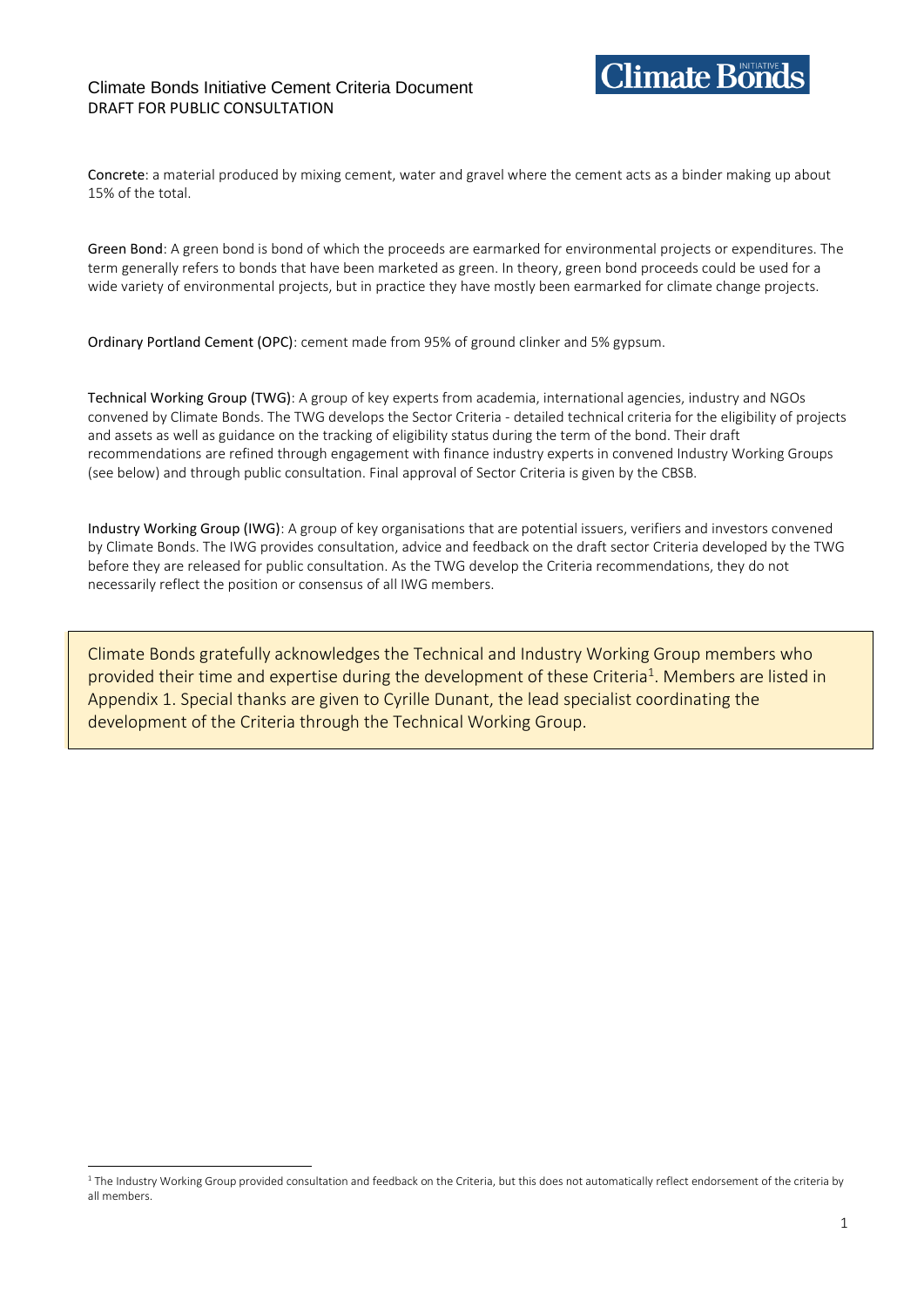

## **Table of Contents**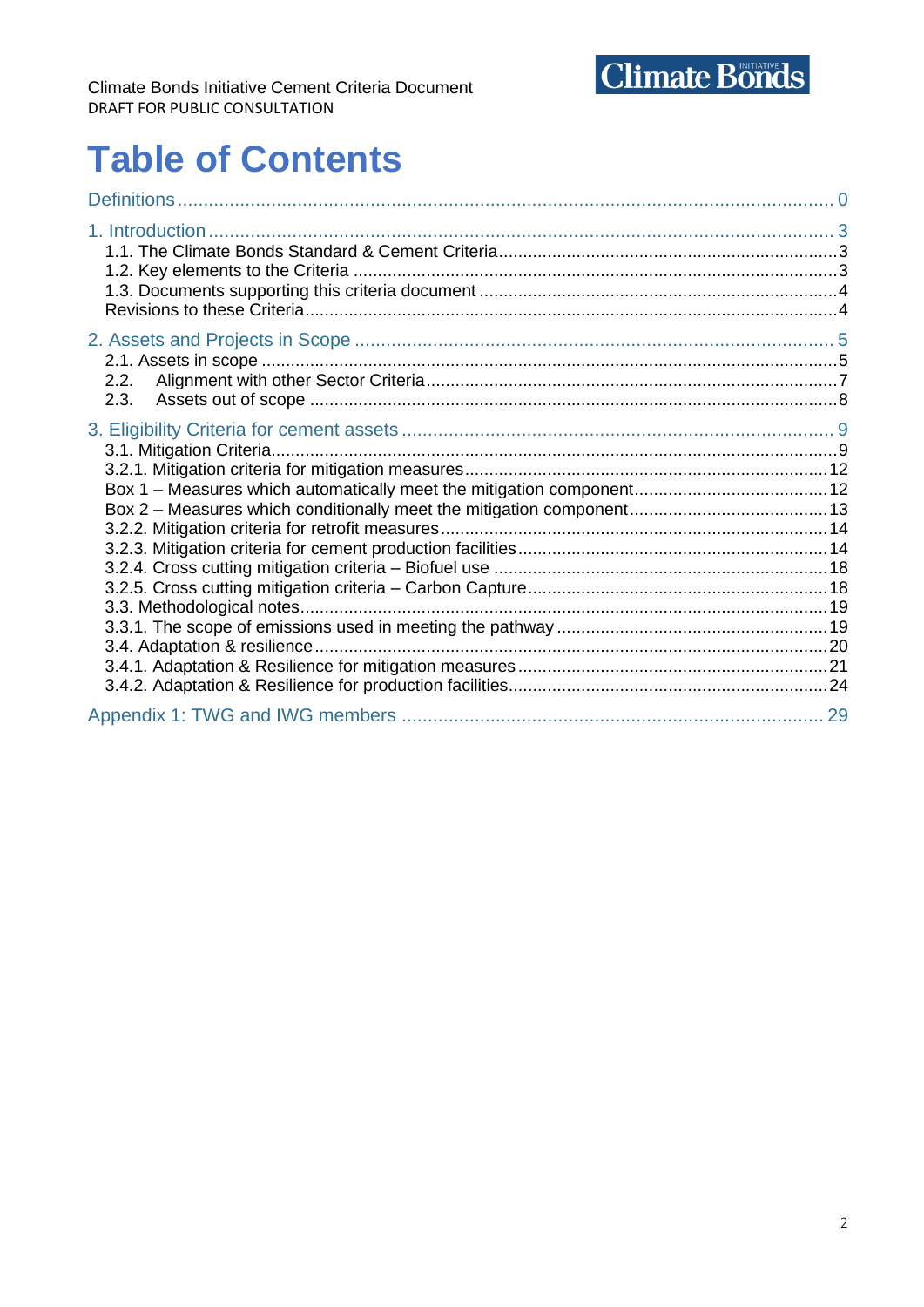## <span id="page-4-0"></span>**1. Introduction**

## <span id="page-4-1"></span>**1.1. The Climate Bonds Standard & Cement Criteria**

Investor demand for climate bonds is strong, and is expected to increase in line with the delivery of quality products into the market. However, investor concerns about the credibility of green labelling are also growing. standards, assurance & Certification will be essential to improve confidence and transparency, which in turn will enable further strong growth in the market.

The Climate Bonds Standard and Certification Scheme is an easy-to-use screening tool that provides a clear signal to investors and intermediaries on the climate integrity of Certified Climate Bonds.

A key part of the Standard is a suite of sector-specific eligibility Criteria. Each sector-specific Criteria sets climate change benchmarks for that sector that are used to screen assets and capital projects so that only those that have climate integrity, either through their contribution to climate mitigation, and/or to adaptation and resilience to climate change, will be certified. Where a bond encompasses projects or expenditures spanning multiple sectors, each category of assets will be subject to the relevant sector Criteria.

These sector-specific Criteria are determined through a multi-stakeholder engagement process, including TWG and IWG, convened and managed by Climate Bonds, and are subject to public consultation. Finally, they are reviewed and approved by the CBSB.

The second key part of the CBS is the overarching CBS available at [https://www.climatebonds.net/standards/standard\\_download.](https://www.climatebonds.net/standards/standard_download) This documents the common management of proceeds and reporting requirements that all Certified Climate Bonds must meet, in addition to meeting the sector specific Criteria.

## <span id="page-4-2"></span>**1.2. Key elements to the Criteria**

As a general principle, bonds will meet the climate requirements of the CBS if the use-of-proceeds meet all the following requirements:

- Promote Greenhouse Gas (GHG) mitigation through reduced emissions or increased carbon sequestration; and
- Promote adaptation to climate change and facilitate increased climate resilience in the systems in which they are located

Complete details of these requirements for cement assets and activities are in Chapter 3 of this document.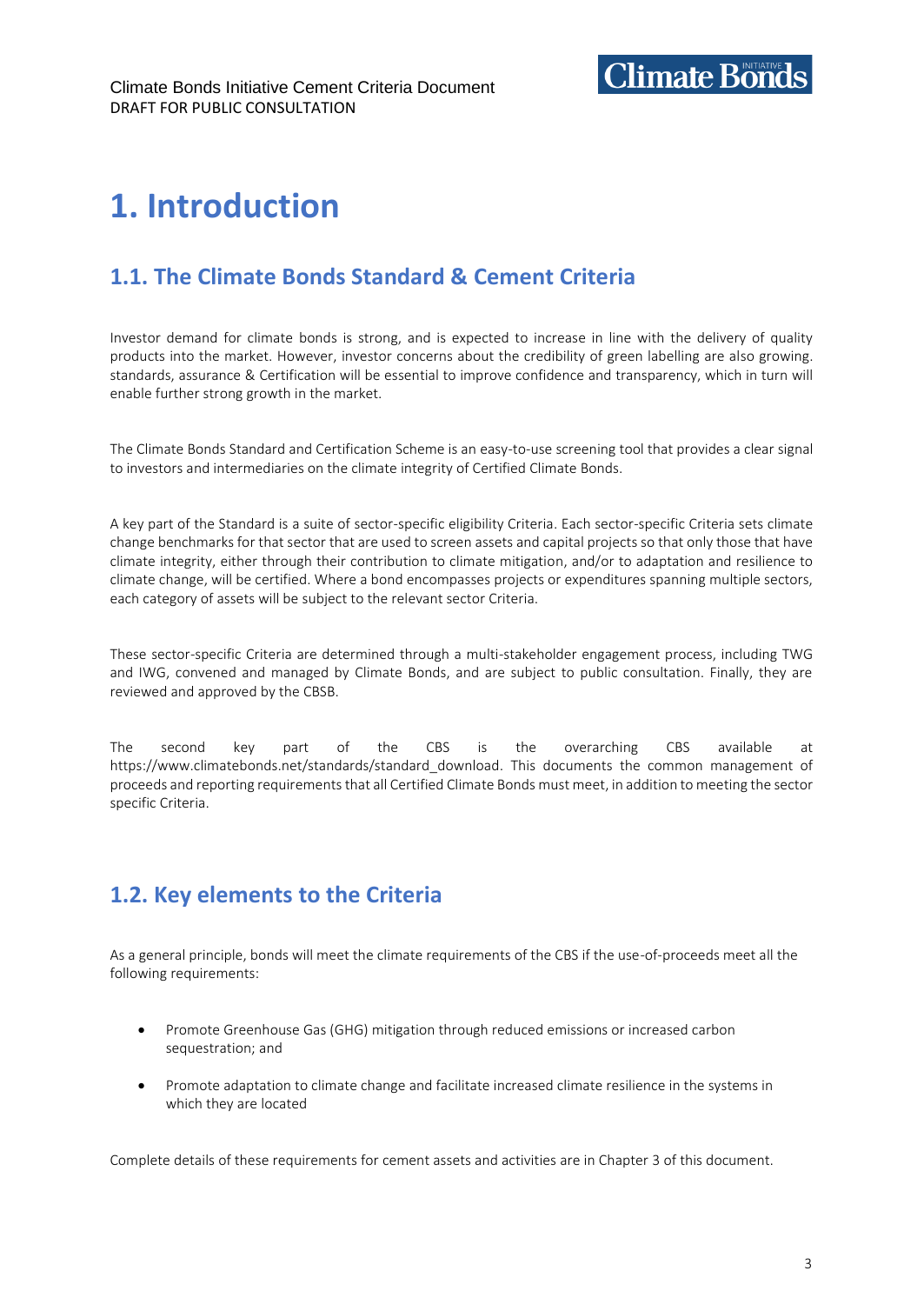[Insert components of Criteria diagram from the brochure]

### <span id="page-5-0"></span>**1.3. Documents supporting this criteria document**

Information to support issuers and verifiers is available at https://www.climatebonds.net/standard/cement as follows:

- 1. Cement Brochure: a 2-page summary of the Cement Criteria<sup>2</sup>.
- 2. Cement [Background Document:](https://www.climatebonds.net/files/files/PUBLIC%20CONSULTATION_Cement%20Background%20Paper_22_Feb_22.pdf) the rationale behind the Cement Criteria.
- 3. Cement Frequently Asked Questions (FAQs)<sup>3</sup>.
- 4. [Climate Bonds Standard V3:](https://www.climatebonds.net/climate-bonds-standard-v3) contains the requirements of the overarching CBS, which all certified bonds need to fulfil.
- 5. [Climate Bonds Standard & Certification Scheme Brochure:](https://www.climatebonds.net/files/files/Climate%20Bonds%20Certification%20Standard%20Scheme.pdf) provides an overview of the Climate Bonds Standard & Certification Scheme, of which these Criteria are a part.

For more information on Climate Bonds and the Climate Bonds Standard and Certification Scheme, see [www.climatebonds.net.](http://www.climatebonds.net/) 

### <span id="page-5-1"></span>**Revisions to these Criteria**

These Criteria will be reviewed on a regular basis, at which point the TWG will take stock of the deals that are printed in the early stages and any developments in improved methodologies and data that can increase the climate integrity of future deals. As a result, the Criteria are likely to be refined over time, as more information becomes available. Certification will not be withdrawn retroactively from bonds certified under earlier versions of the Criteria.

<sup>2</sup> Published post-public consultation.

<sup>&</sup>lt;sup>3</sup> Published post-public consultation.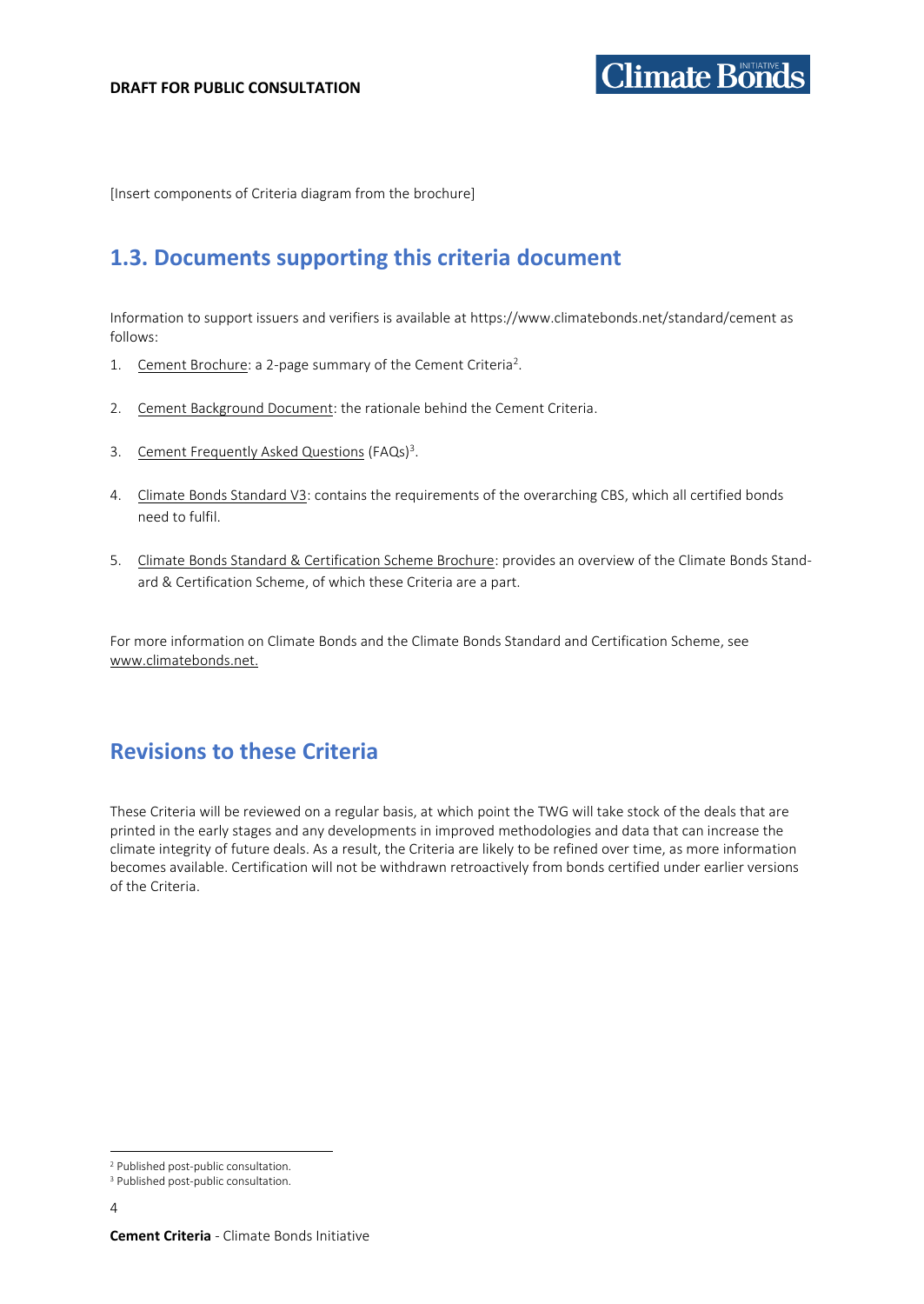## <span id="page-6-0"></span>**2. Assets and Projects in Scope**

## <span id="page-6-1"></span>**2.1. Assets in scope**

The scope of the Cement Criteria includes any assets and activities involved in the production of cement. The scope boundaries begin at the quarrying of limestone and end at the final blended cement product. As such, potential assets and activities that might be certified (subject to meeting eligibility criteria) include whole cement plants, but also kilns, burners, grinding equipment, blending equipment, calciners, precalciners, Supplementary Cementitious Materials (SCM), digitisation measures, heat recovery systems, and others.

The scope of eligible assets and activities is presented in Table 1. To guide the interpretation of the requirements, the table provides signposting as follows:

- A green circle indicates these assets, when fully described and documented, are automatically eligible.
- An orange square indicates that the eligibility of these assets is conditional on meeting specific Criteria.
- A red triangle indicates that these assets are not eligible for certification under any circumstances.

The first column in Table 1, 'Asset of activity class', gives an exhaustive list of all the activity types that are within scope of the Cement Criteria. The second column, 'Example use of proceeds', is an illustrative list of the type of projects that may be included in a Certified Climate Bond. It is not possible to include an exhaustive list of all potential use of proceeds due to the breadth of possibilities, but all use of proceeds must fall within one of the specified eligible activity types.

These assets in Table 1 are eligible for inclusion in a Certified Climate Bond if they meet:

- 1. The mitigation requirements (see section 3.2 for details); AND
- 2. The adaptation & resilience requirements (see section 3.4 for details).

5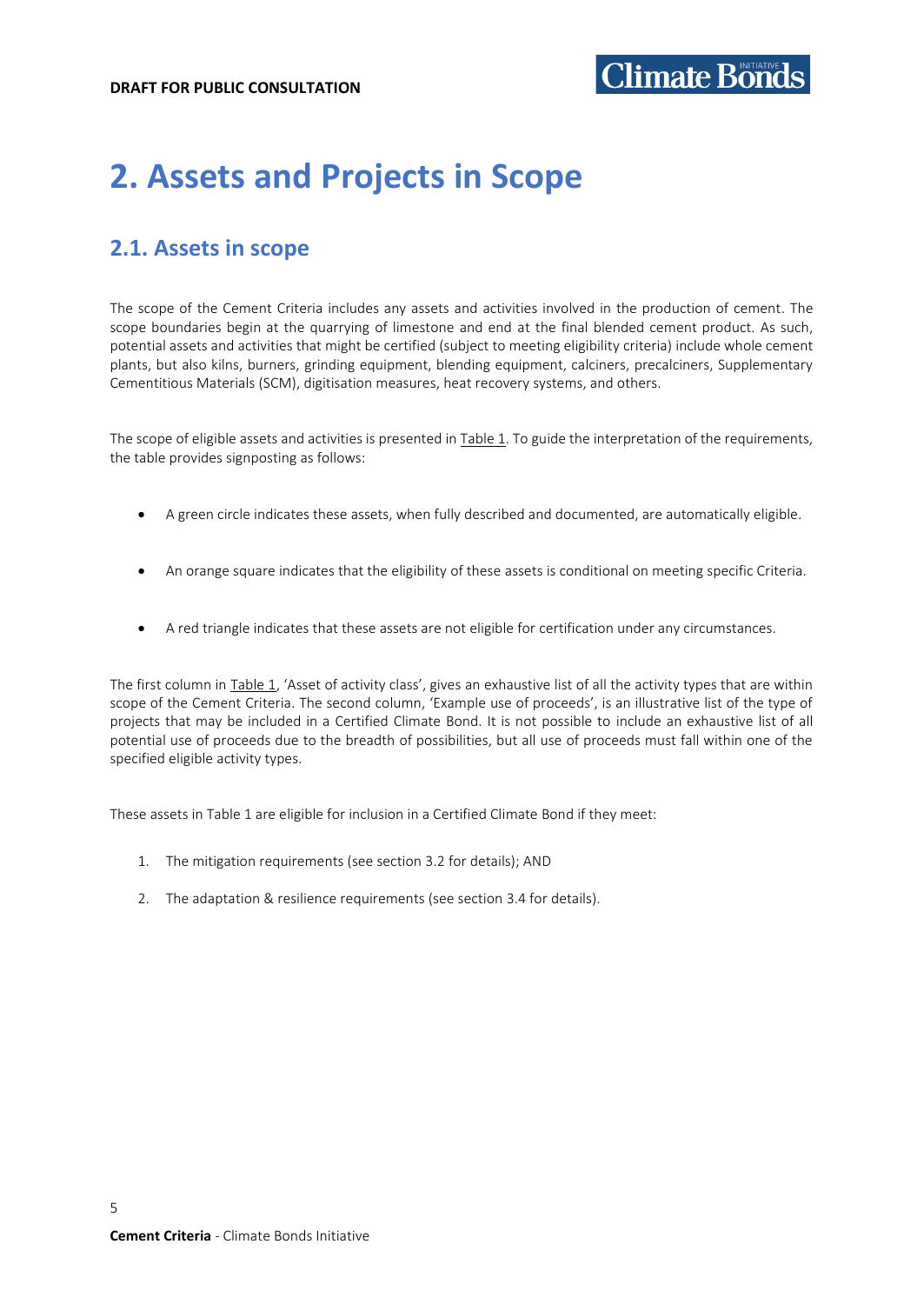

#### *Table 1: scope of eligible projects and assets for Climate Bonds Certification under the Cement Criteria*

| Asset or activity class                                                                                                                                                                                     | Example use of proceeds                                                                                                                                                                                                                                                 | Mitigation | Adaptation<br>&<br>Resilience |
|-------------------------------------------------------------------------------------------------------------------------------------------------------------------------------------------------------------|-------------------------------------------------------------------------------------------------------------------------------------------------------------------------------------------------------------------------------------------------------------------------|------------|-------------------------------|
| Integrated cement<br>production facilities -<br>facilities that comprise all<br>stages of cement production<br>from quarrying to the<br>finished cement (as opposed<br>to separated operation of<br>stages) | Construction, upgrade and/or operation of integrated cement<br>production facilities                                                                                                                                                                                    |            |                               |
| Separated production<br>operations - facilities or                                                                                                                                                          | Construction, upgrade and operation of clinker production facilities                                                                                                                                                                                                    |            |                               |
| operations that are<br>responsible for one or more<br>specific production stages, as                                                                                                                        | Construction, upgrade and operation of grinding and blending<br>facilities                                                                                                                                                                                              |            |                               |
| opposed to covering the<br>whole production process                                                                                                                                                         | Construction, upgrade and operation of blending facilities                                                                                                                                                                                                              |            |                               |
|                                                                                                                                                                                                             | Construction, upgrade and operation of Supplementary<br>Cementitious Material production facilities<br>This may include:<br>Limestone<br>Calcined Clay<br>Natural pozzolans<br>Silica fume<br>Production of fly ash and blast furnace slag                              |            |                               |
| Cement production<br>mitigation measures -<br>specific assets or activities<br>that are part of the cement                                                                                                  | Installation and upgrade and operation of precalciners                                                                                                                                                                                                                  |            |                               |
| production process and<br>intend to deliver mitigation<br>benefits                                                                                                                                          | Installation, upgrade, and operation of heat recovery systems                                                                                                                                                                                                           |            |                               |
|                                                                                                                                                                                                             | Installation, upgrade, and operation of digitized control equipment<br>or infrastructure.<br>This may include:<br>Software for automated tracking of equipment<br>performance<br>Software to allow real-time and granular control of<br>processes to improve efficiency |            |                               |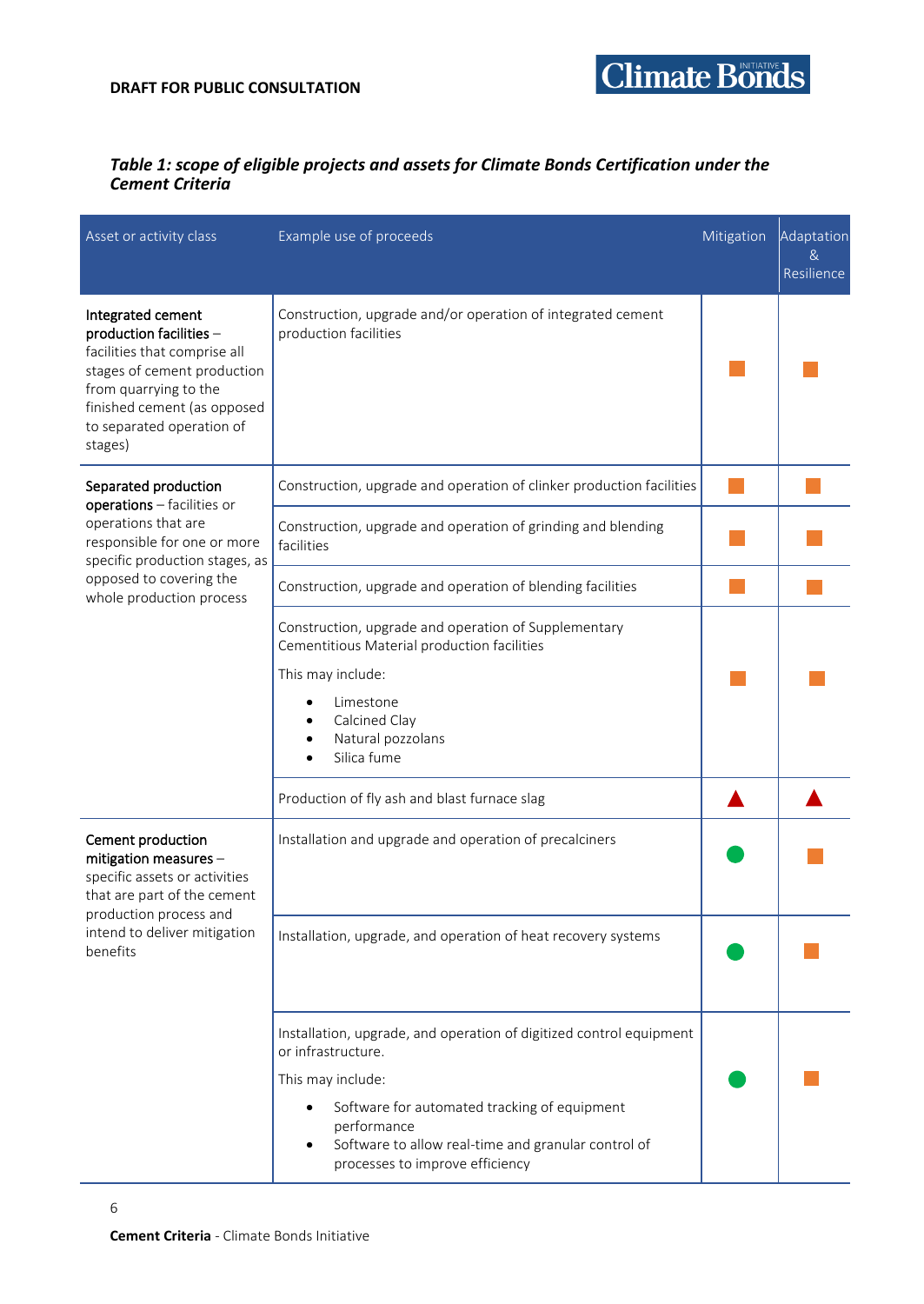

| Asset or activity class | Example use of proceeds                                                                            | Mitigation | Adaptation<br>8 <sub>k</sub><br>Resilience |
|-------------------------|----------------------------------------------------------------------------------------------------|------------|--------------------------------------------|
|                         | Installation, upgrade, and operation of testing equipment<br>For example:<br>Automated XRD systems |            |                                            |
|                         | Installation, upgrade, and operation of separated blending<br>equipment                            |            |                                            |
|                         | Upgrade or retrofit of kilns                                                                       |            |                                            |
|                         | Installation, upgrade, and operation of grinding equipment                                         |            |                                            |
|                         | Installation, upgrade, and operation of burners                                                    |            |                                            |
|                         | Installation, upgrade, and operation of calciners                                                  |            |                                            |
|                         | Installation, upgrade, and operation of carbon capture and storage<br>equipment                    |            |                                            |

## <span id="page-8-0"></span>**2.2. Alignment with other Sector Criteria**

Where use-of-proceeds from multiple sectors are combined into one bond, proof of compliance with multiple sector criteria may be required across the portfolio. For example, if the bond is financing both cement activities and geothermal energy, then the issuer would have to prove compliance with the Cement Criteria in respect of the former and the Geothermal Criteria in respect of the latter.

In some cases, it may not immediately be clear whether activities or projects might fall under these criteria or other sector criteria. The most common examples, and appropriate sector criteria to be used, are clarified in Table 2.

#### **Table 2: Assets or projects partially or wholly covered by other sector criteria**

| Potential use-of-proceeds                                                                                                                                          | Sector Criteria  |
|--------------------------------------------------------------------------------------------------------------------------------------------------------------------|------------------|
| Buildings, both commercial and residential, that are not solely dedicated to a<br>cement production facility. For example, office buildings adjacent to a facility | <b>Buildings</b> |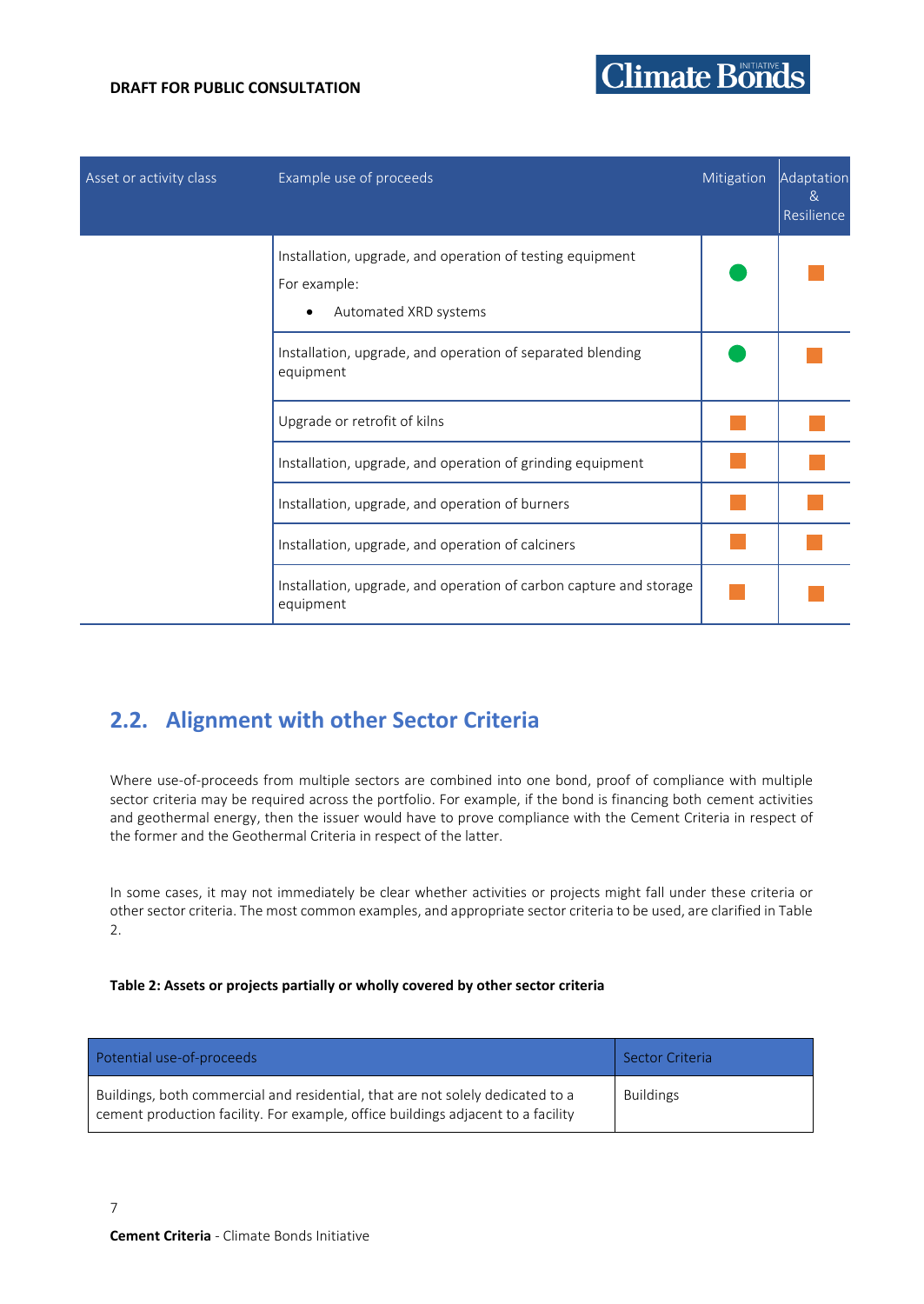| Vehicles that cannot be demonstrated to exclusively support compliant cement<br>activities | Transport              |
|--------------------------------------------------------------------------------------------|------------------------|
| Energy generation including Solar, Wind, Marine Renewable, Hydropower and                  | Relevant corresponding |
| Geothermal energy                                                                          | sector criteria        |

## <span id="page-9-0"></span>**2.3. Assets out of scope**

**Production of fly ash and blast furnace slag** is not within scope. This does not refer to such materials extant from a power plant that no longer functions. 4

**Concrete** itself and the associated activities (mix design, mixing itself, transportation to site, quality control, etc. are out of scope).

**Quarrying** in and of itself (i.e., separate from a cement plant) is not within scope.<sup>5</sup>

**Carbon Capture and Utilisation**, as distinct from Carbon Capture and Storage, is outside the scope of activity.

#### **Note:**

8

Being outside of the scope of criteria does not indicate that the TWG view these assets and activities as inconsistent with meeting Paris Agreement goals or with a Paris-aligned economy. Rather, due to time and resource constraints, these Criteria do not take a stance on these issues. Future versions of the Cement Criteria may address these and set robust criteria alongside.

<sup>4</sup> For example, from an ash repository (e.g., an ash dam or ash storage facility) that represents prior production.

<sup>&</sup>lt;sup>5</sup> Integrated cement plants which are directly connected to a quarry are still within scope.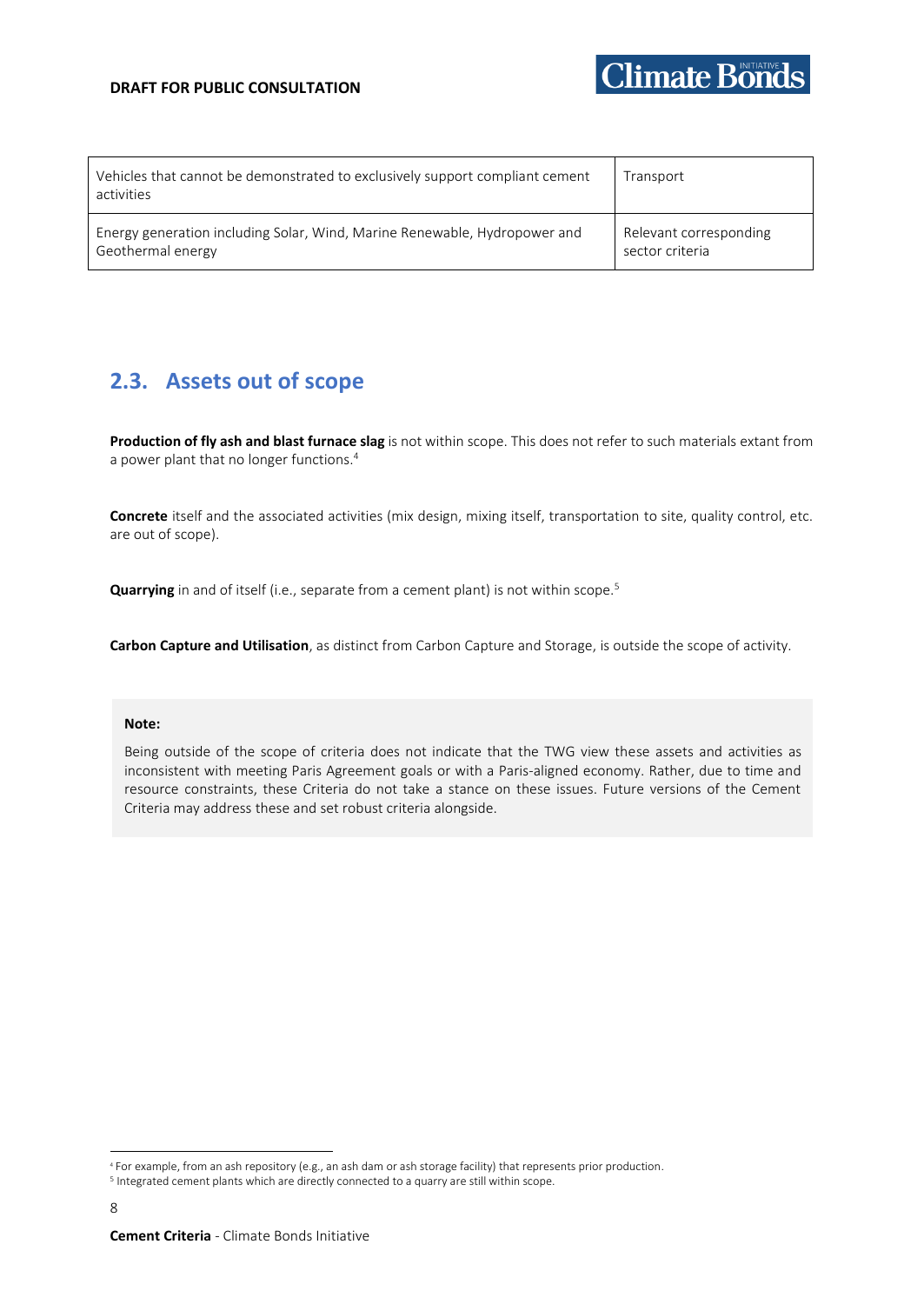## <span id="page-10-0"></span>**3. Eligibility Criteria for cement assets**

To demonstrate compliance with the following Criteria, in accordance with the CBS, it is the issuers responsibility to provide the information to prove compliance with each component of these Criteria. Verifiers must include this information in the scope of verification.

In accordance with the overarching reporting timetable as laid out in the CBS, issuers are required to provide this information as follows:

- 1. Pre-issuance reporting (supported by independent verifiers report): Full disclosure information.
- 2. Post-issuance reporting (supported by independent verifiers report): Any amendments to the information provided pre-issuance to be disclosed. Any proceeds unallocated at time of issuance that are allocated at a later date must be included as part of post-issuance reporting.
- 3. Annual reporting thereafter: Any amendments to the previously provided information should be reported by exception as changes arise.

### <span id="page-10-1"></span>**3.1. Mitigation Criteria**

Issuer should consult the diagram below to determine which criteria is relevant for their bond.

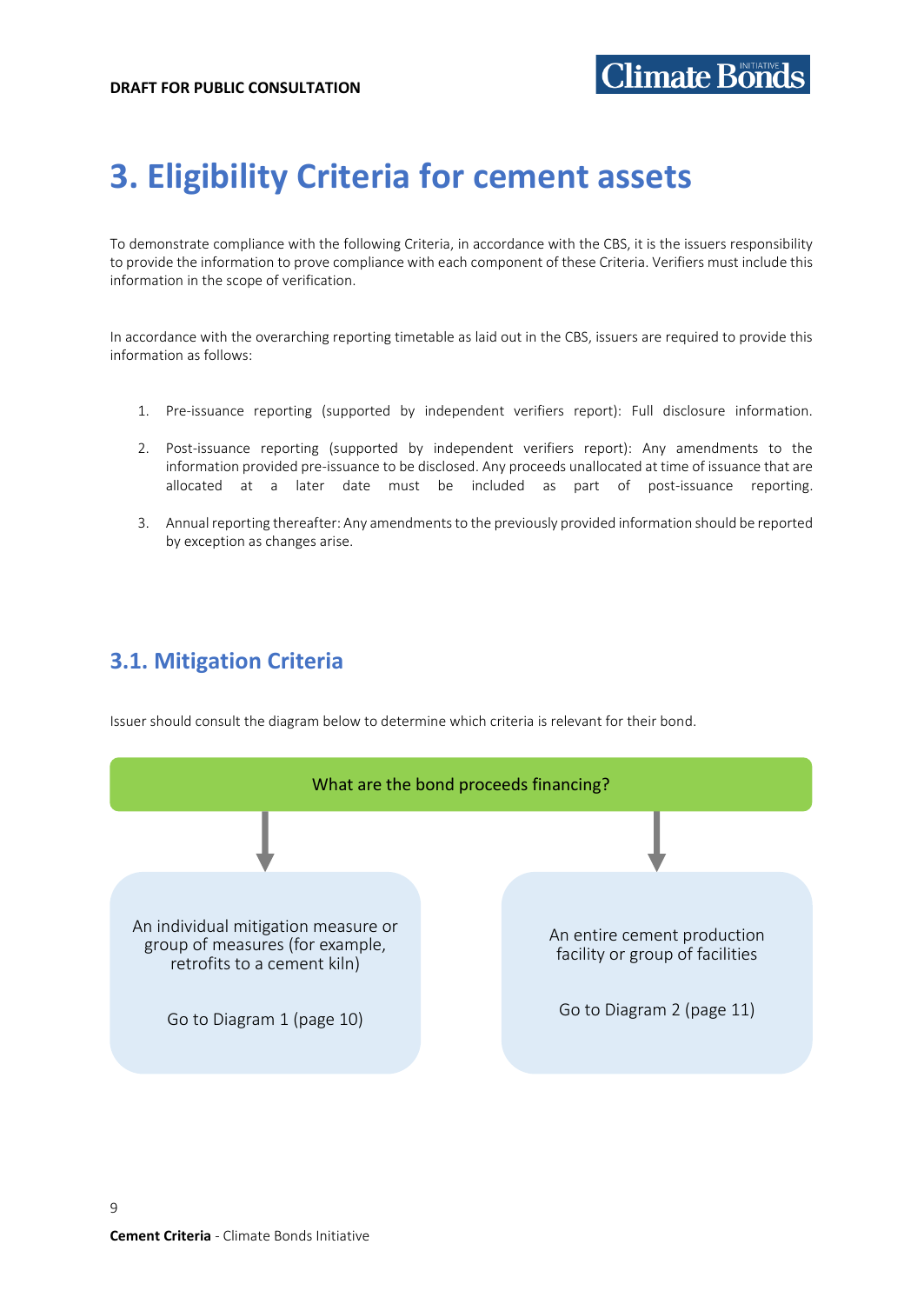Diagram 1 – Overview of the Criteria for specific mitigation measures within cement production facilities

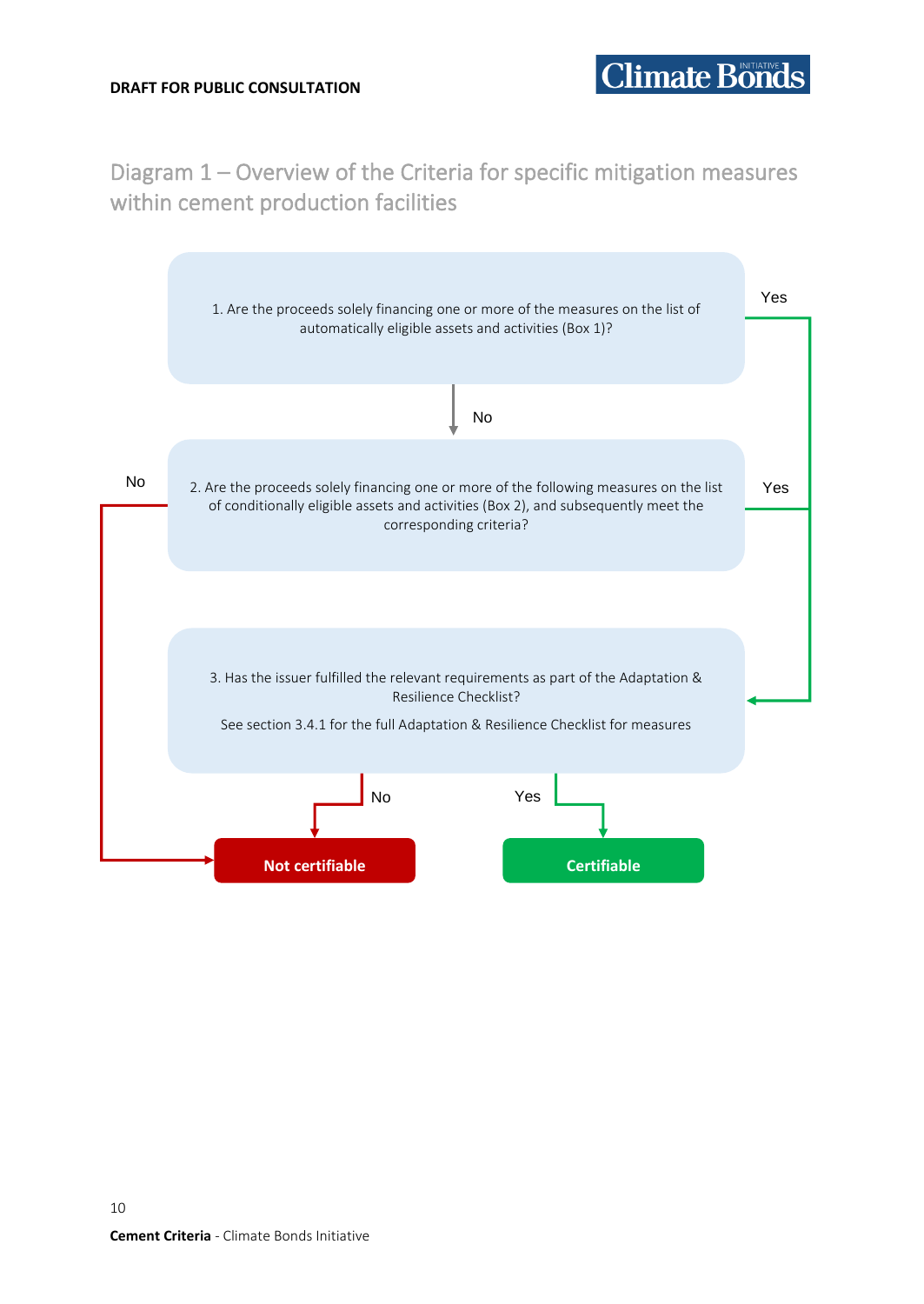Diagram 2 – Overview of the Criteria for cement production facilities

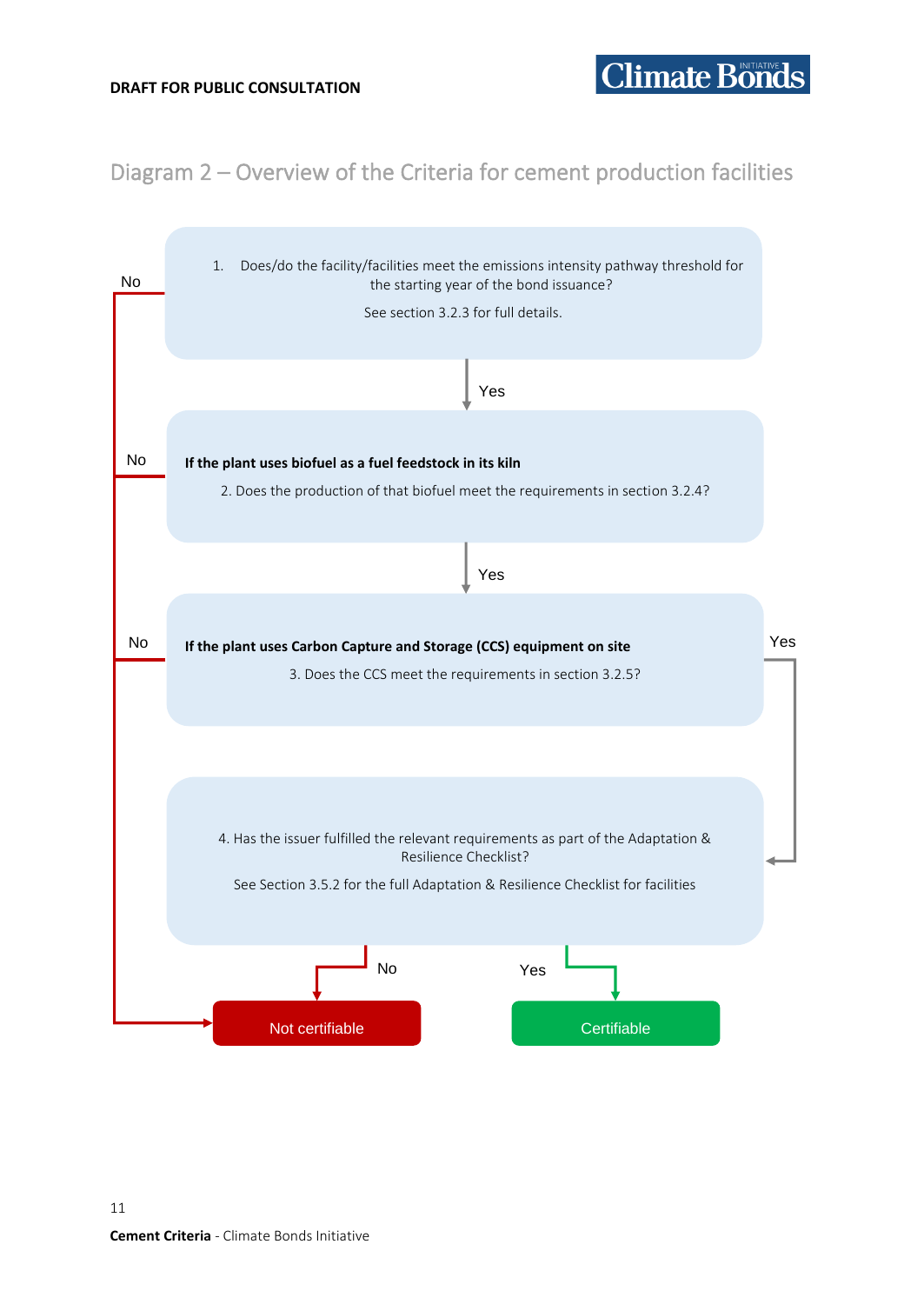### <span id="page-13-0"></span>**3.2.1. Mitigation criteria for mitigation measures**

### <span id="page-13-1"></span>**Box 1 – Measures which automatically meet the mitigation component**

The following measures automatically meet the mitigation component of these criteria and need meet no specific mitigation criteria:

- Installation, upgrade and operation of precalciners
- Installation, upgrade, and operation of heat recovery systems
- Installation, upgrade, and operation of digitized control equipment or infrastructure. This may include:
	- o Sensors and measurement tools (including software to allow real-time and close control of processes to improve efficiency)
	- o Communication and control (including advanced software and control rooms, and automation of plant processes)
- Installation, upgrade, and operation of testing equipment. For example:
	- o Automated XRD systems

Note, these assets and activities must still meet the requirements for Adaptation & Resilience set out in Section 3.4.1.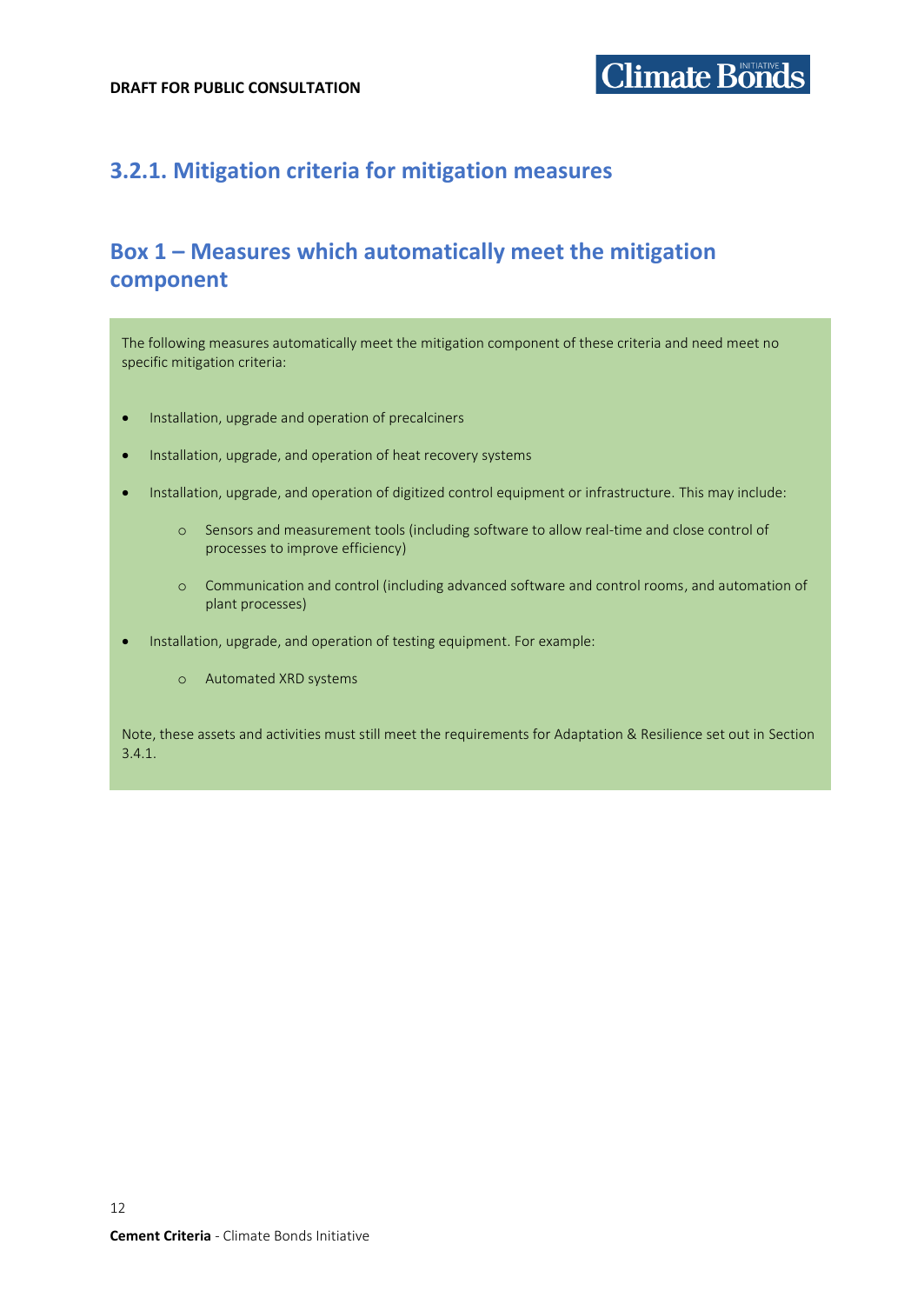## <span id="page-14-0"></span>**Box 2 – Measures which conditionally meet the mitigation component**

The following measures have unique requirements that must be met in order to be certified:

• Installation, upgrade, retrofit and operation of equipment where the measure achieves a post retrofit upgrade of 30 – 50% dependent on the term of the bond (see section 3.2.2 for full criteria).

**[For public consultation: is this criterion sufficiently ambitious and yet realistic for improvement measures within a cement production facility?** 

**Consider that a threshold such as this must reflect absolute best-practice in the sector to drive necessary improvements in existing plants, while avoiding lock-in of unsuitable infrastructure that cannot be further decarbonised. At the same time, it must be technically feasible for a measure or group of measures.]**

- Installation, upgrade, and operation of grinding equipment where the measure results in an improvement in cement compressive strength.
- Installation, upgrade, and operation of carbon capture and storage equipment where the criteria for transport and storage components are met by the issuer (see section 3.2.5 for full criteria)

Note: these assets and activities must still meet the requirements for Adaptation & Resilience set out in section 3.4.1.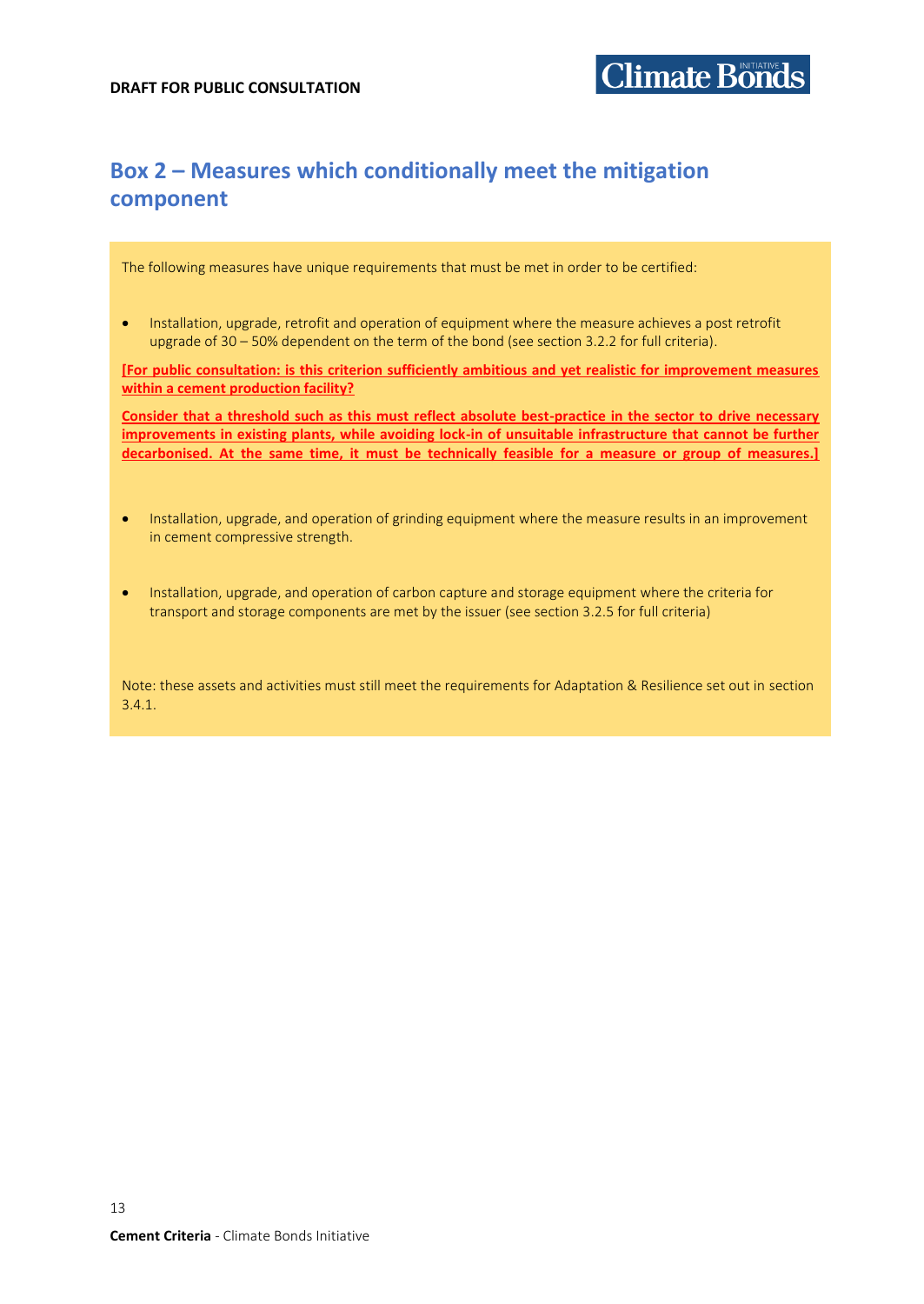## <span id="page-15-0"></span>**3.2.2. Mitigation criteria for retrofit measures**

#### **[For public consultation: see question on page 13. Climate Bonds seeks input on the threshold for percentage emissions reductions. Below is an example of the methodology used to meet whatever threshold is chosen.]**

A minimum improvement in emissions intensity of 50% is required for bond terms of 30 years and 30% for bond terms of 5 years. Between 5 years and 30 years, the minimum improvement required is derived based on the linear trajectory between 30% for 5 years and 50% for 30 years. For bond terms below 5 years, the minimum improvement is equivalent to that required for 5-year bonds (30%). This is demonstrated in Figure 2 below.



Chart 4: Required minimum improvement for different bond terms

#### **Worked example**

A group of cement plants will all have retrofits carried out to replace them with the latest technology burners and calciners. The bond term is 15 years.

It must be demonstrated that the retrofits result in a 38% improvement through reporting the pre-retrofit emission intensity, post-retrofit emissions intensity, and the percent improvement achieved.

## <span id="page-15-1"></span>**3.2.3. Mitigation criteria for cement production facilities**

Cement production facilities must show compliance with the emissions intensity pathway (values in Table 3 and illustrated in Figure 1) according to the criteria in this section. Depending on the stage(s) of production taking place within the facility, the scope of emissions may differ. Section 3.3.1 details what emissions are in scope when meeting the mitigation criteria.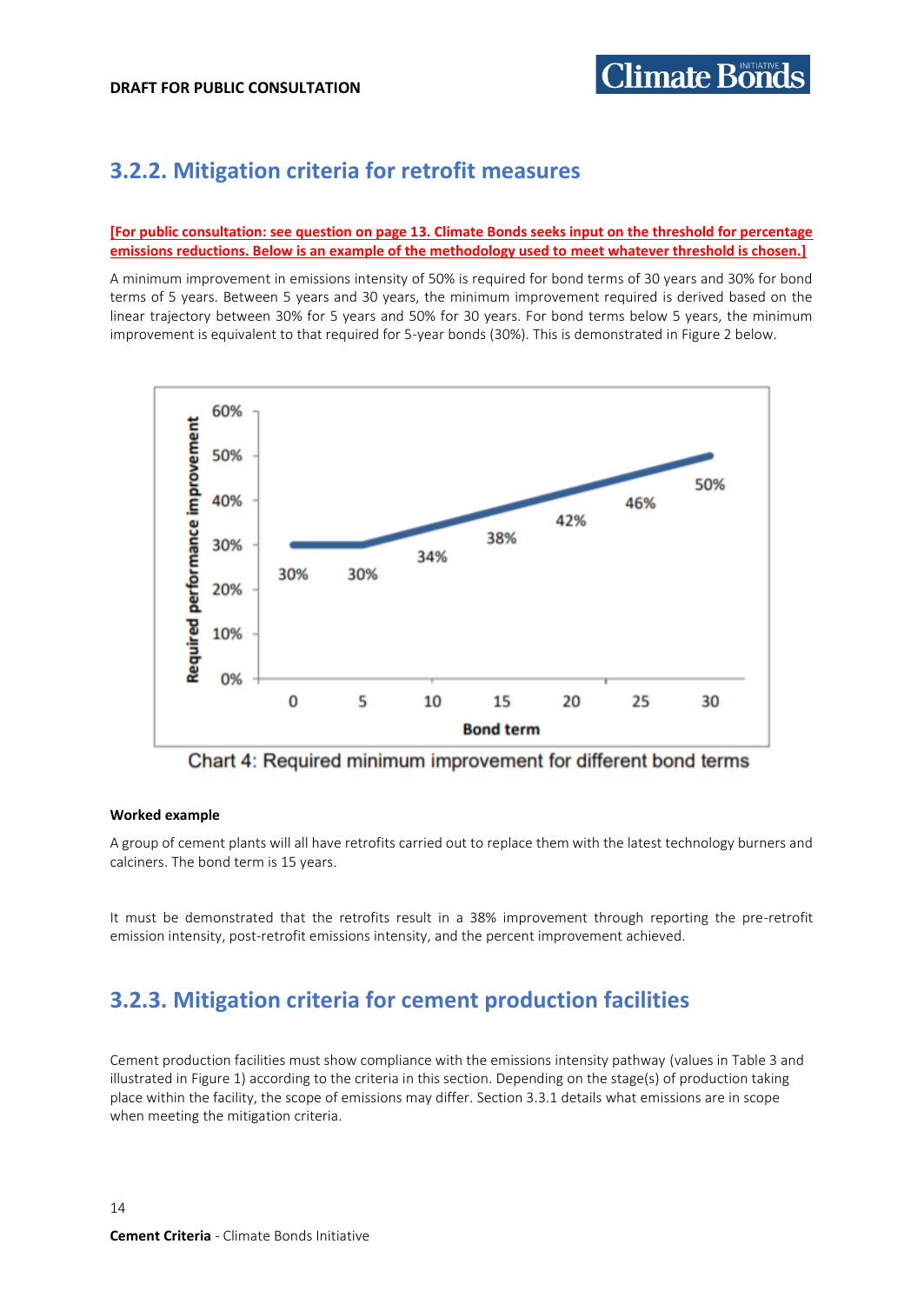

**Climate Bonds** 

Carbon intensity (tonnes CO2 per tonne of cementitious product)

*Figure 1 – the emissions pathway for all cement production facilities*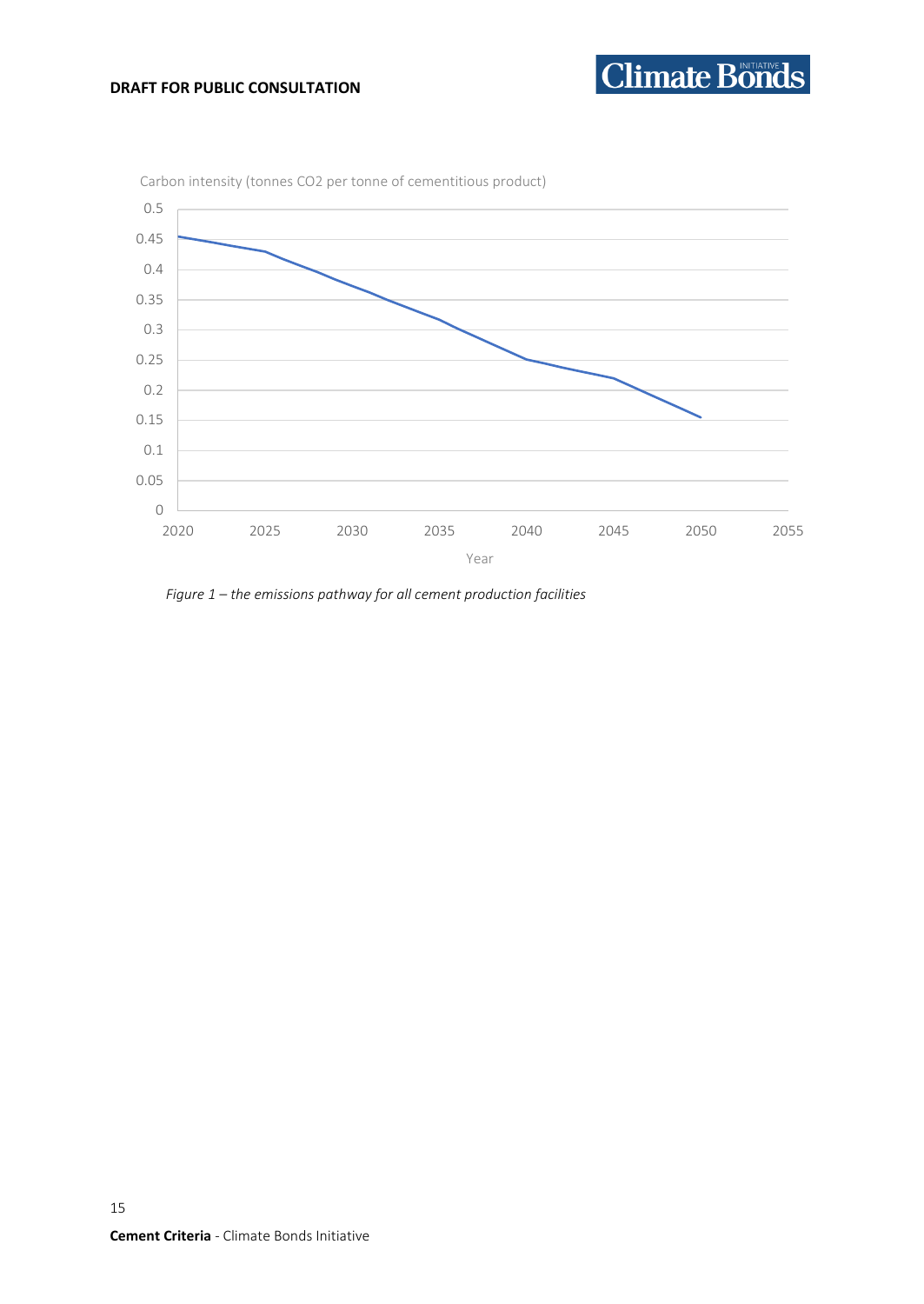| Year | Carbon intensity<br>(t CO <sub>2</sub> /t)<br>cementitious<br>product) | Year | Carbon intensity<br>(t CO <sub>2</sub> /t)<br>cementitious<br>product) | Year | Carbon intensity<br>(t CO <sub>2</sub> /t)<br>cementitious<br>product) | Year | Carbon intensity<br>(t CO <sub>2</sub> /t)<br>cementitious<br>product) |
|------|------------------------------------------------------------------------|------|------------------------------------------------------------------------|------|------------------------------------------------------------------------|------|------------------------------------------------------------------------|
| 2020 | 0.455                                                                  | 2028 | 0.396                                                                  | 2036 | 0.303                                                                  | 2044 | 0.226                                                                  |
| 2021 | 0.450                                                                  | 2029 | 0.384                                                                  | 2037 | 0.29                                                                   | 2045 | 0.22                                                                   |
| 2022 | 0.445                                                                  | 2030 | 0.373                                                                  | 2038 | 0.277                                                                  | 2046 | 0.207                                                                  |
| 2023 | 0.440                                                                  | 2031 | 0.362                                                                  | 2039 | 0.264                                                                  | 2047 | 0.194                                                                  |
| 2024 | 0.435                                                                  | 2032 | 0.35                                                                   | 2040 | 0.251                                                                  | 2048 | 0.181                                                                  |
| 2025 | 0.430                                                                  | 2033 | 0.339                                                                  | 2041 | 0.245                                                                  | 2049 | 0.168                                                                  |
| 2026 | 0.418                                                                  | 2034 | 0.328                                                                  | 2042 | 0.238                                                                  | 2050 | 0.155                                                                  |
| 2027 | 0.407                                                                  | 2035 | 0.317                                                                  | 2043 | 0.232                                                                  |      |                                                                        |

*Table 3 – threshold values forming the emissions pathway for all cement production facilities<sup>6</sup>*

It is against these carbon intensity targets that the cement is assessed. The following sections detail how the pathway thresholds should be used.

#### **Choosing the appropriate threshold(s)**

Option  $1 - A$  cement production facility should meet the threshold for the year of bond issuance. Thereafter, verification of continuation of meeting the pathway thresholds shall take place every 36 months. Issuers will be required to demonstrate this as part of the annual reporting for that year (in other words, every 3 years). Upon failure to demonstrate that the facility meets the threshold in a given year, certification can be revoked.

For example, a 10-year bond starting in 2025 would have to meet the thresholds for 2025, 2028, and 2031.

OR:

Option  $2 - A$  cement production facility must demonstrate it falls under the pathway by taking the threshold at the halfway point of the bond.

For example, if a bond is issued in 2025 and matures in 2035, the plant must fall under the threshold for 2030. This ensures that, on average, the facility achieves average performance across the bond period.

<sup>6</sup> Source – the Transition Pathway Initiative[: https://www.transitionpathwayinitiative.org/sectors/cement](https://www.transitionpathwayinitiative.org/sectors/cement) with the methodology accessible here[: https://www.transitionpathwayinitiative.org/publications/76.pdf?type=Publication](https://www.transitionpathwayinitiative.org/publications/76.pdf?type=Publication)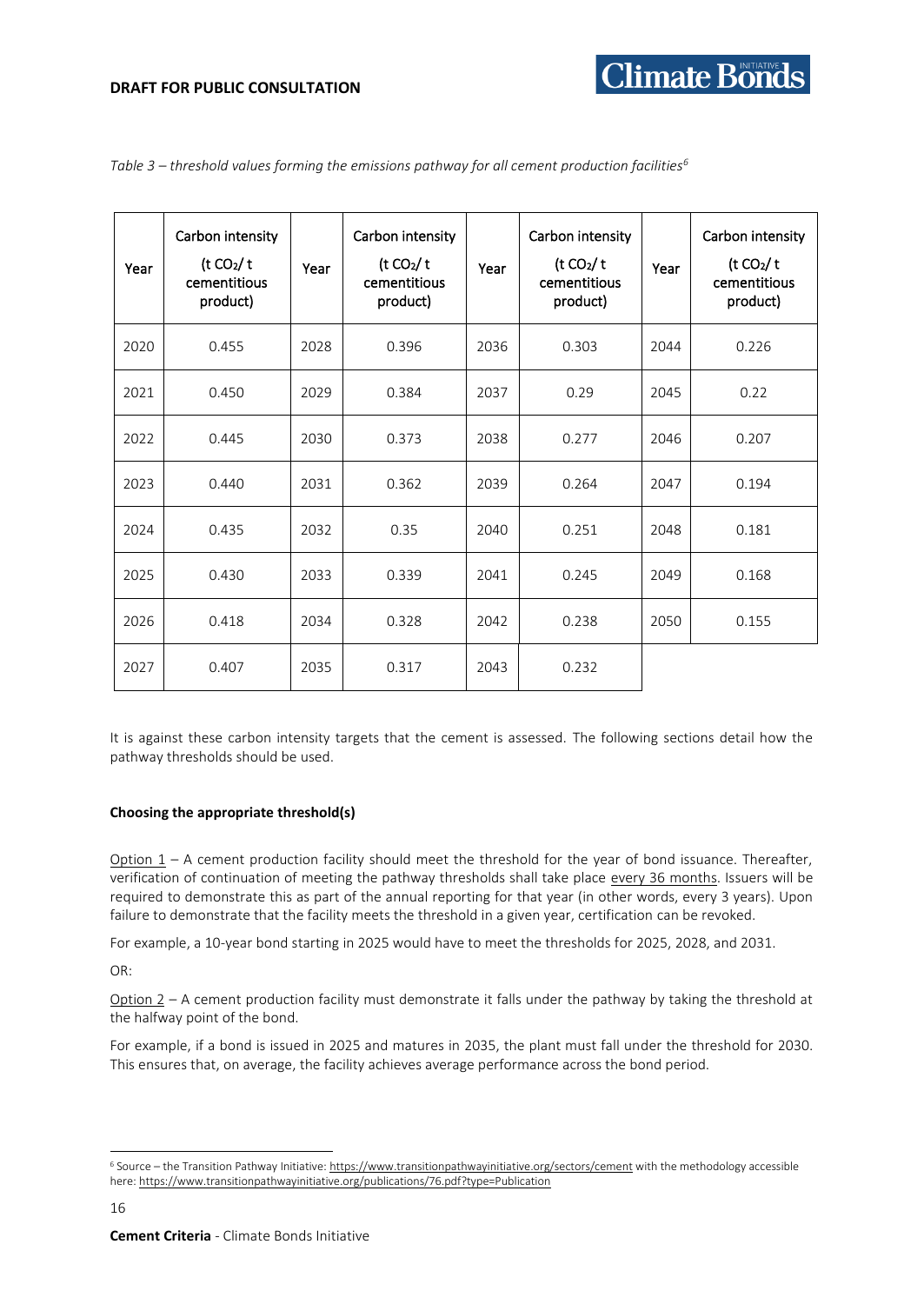

#### **[For public consultation: these options are both under discussion currently. Please provide input through the form on which of these options is more appropriate, particularly from a standpoint of being able to verify that an issuer continuously meets the thresholds, or level of ambition.]**

Where the bond portfolio includes several separately identifiable projects, expenditures, or groups of assets, these conditions must be met for each separately identified project or asset grouping. Bond issuers should determine these project boundaries, which may be based on geographical and/or supply chain linkages. Therefore, if the bond is financing more than one production facility, every facility must meet the pathway. It is not possible to take an average of the group of facilities.

#### **Applying correction factors to the pathway based on cement class**

The company/facility shall test their product following EN 197-1 and report the value. Based on the cement class produced (or the average cement class produced where multiple classes are produced by a plant or company), the corresponding correction factor for that class should be applied to the threshold for that year.

The factors are:

| Cement class | <b>Correction factor</b> |
|--------------|--------------------------|
| 22.5         | 1.21                     |
| 32.5         | 1.09                     |
| 42.5         | 1.00                     |
| 52.5         | 0.88                     |
| 62.5         | 0.85                     |

*Table 4: correction factors to determine the carbon intensity of the production*

#### Worked example 1

- A bond issued in 2025 is financing a single plant which produces several cement products of varying strength class. 62.5 is the average class produced by the plant.
- The carbon intensity threshold in 2025 is 0.430 t CO2/ t cementitious product.
- The plant's carbon intensity is 0.490 t CO2 / t cementitious product.
- $0.490 \times 0.85 = 0.417$

#### 0.417 < 0.430 - the plant meets the mitigation component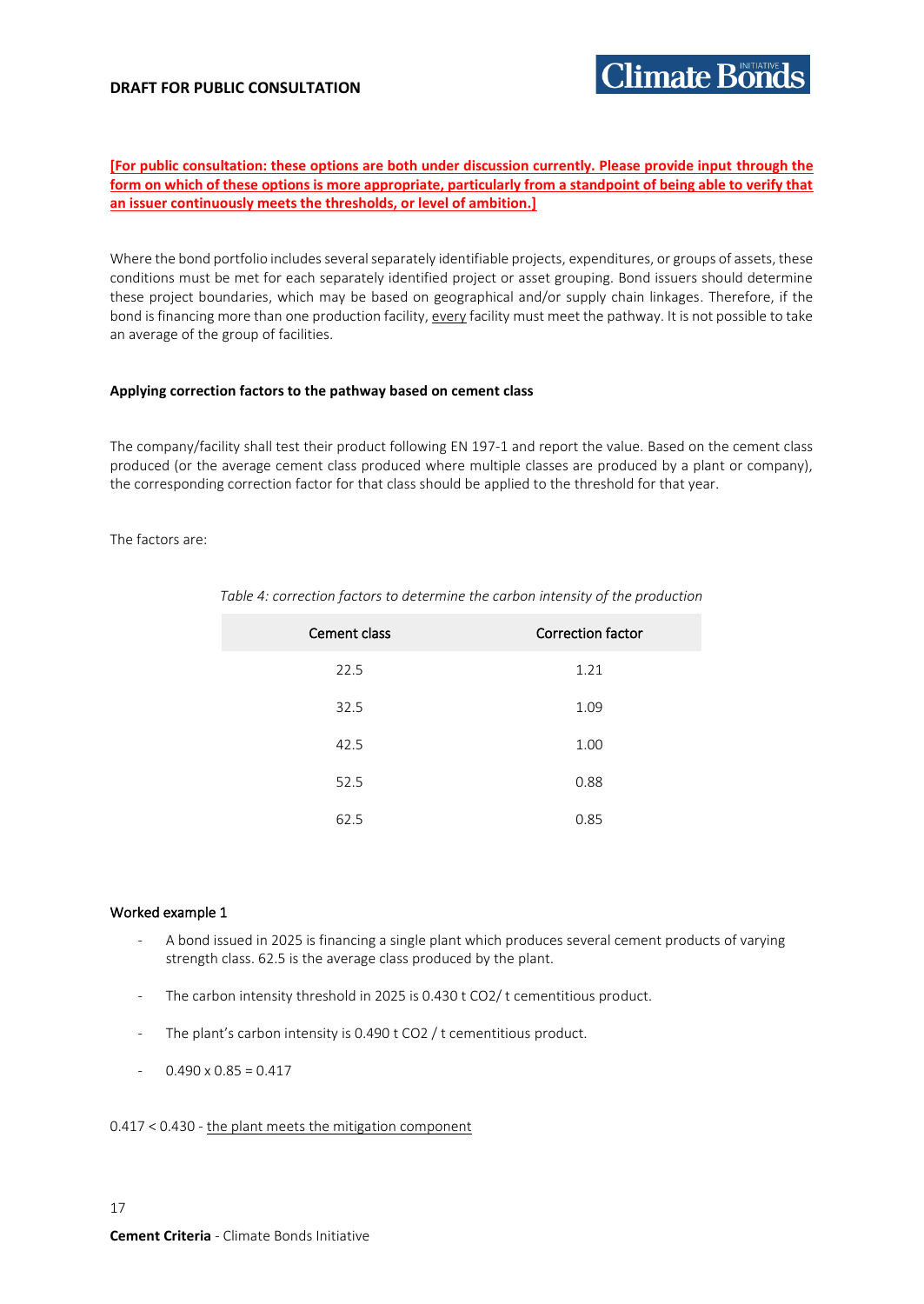#### Worked example 2

- A bond issued in 2023 is financing a single plant which produces cement of strength class 32.5 (correction factor of 1.09).
- The carbon intensity threshold in 2020 is 0.440 t CO2 / t cementitious product.
- The plant's carbon intensity is 0.410 t CO2 / t cementitious product.
- $-$  0.410 x 1.09 = 0.447

0.447 > 0.440 – the plant does not meet the mitigation component

### <span id="page-19-0"></span>**3.2.4. Cross cutting mitigation criteria – Biofuel use**

For facilities or equipment using biofuels, the production of the biofuel must be demonstrated to meet the requirements set out in section 3.2 of the Climate Bonds Bioenergy Criteria<sup>7</sup> which includes:

- 1. Meeting the relevant established GHG emissions threshold; and
- 2. Reduce the risk of indirect land use impact (iLUC).

This criterion is applicable to first- and second-generation biofuels<sup>8</sup> used as a fuel in kilns. It is not applicable to biogenic components of alternative fuels such as municipal waste streams, for which there are no additional criteria.

### <span id="page-19-1"></span>**3.2.5. Cross cutting mitigation criteria – Carbon Capture**

Carbon Capture equipment, both as an individual measure and as part of a whole facility being evaluated, is eligible so long as there is evidence<sup>9</sup> that demonstrates the CO<sub>2</sub> will be suitably transported and stored in line with the criteria below:

#### **Transport**

1. The CO2 transported from the installation where it is captured to the injection point does not lead to CO2 leakages above 0.5 % of the mass of CO2 transported.

2. Appropriate leak detection systems are applied and a monitoring plan is in place, with the report verified by an independent third party.

<sup>7</sup> https://www.climatebonds.net/files/files/standards/Bioenergy/Bioenergy%20Criteria%20Document%20Mar%202021.pdf

<sup>8</sup> Rationale for a feedstock-agnostic approach can be found in the Bioenergy Criteria.

<sup>9</sup> Either directly from the issuer or through contracts or agreements with a third party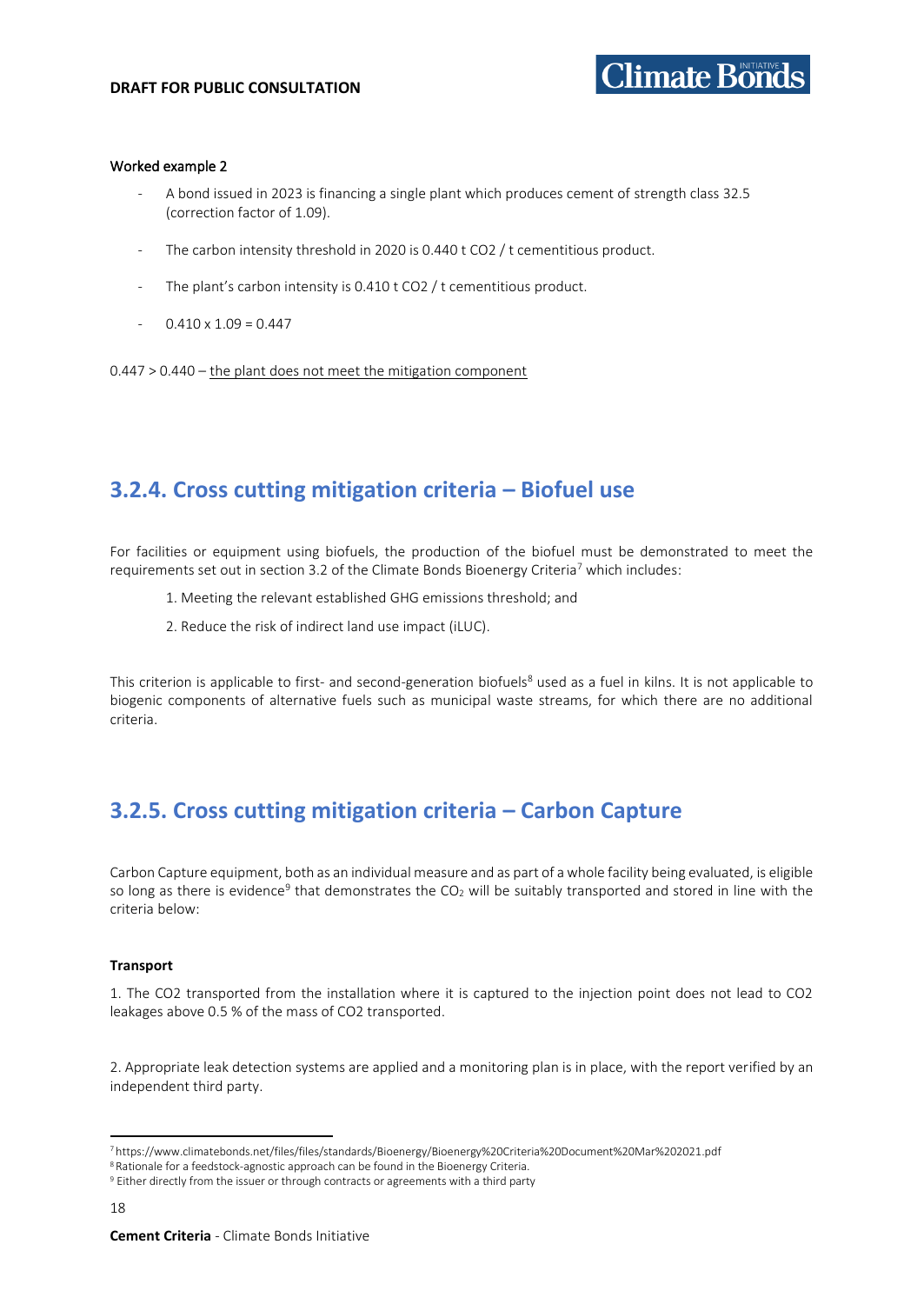#### **Storage**

1. Characterisation and assessment of the potential storage complex and surrounding area, or exploration<sup>10</sup> is carried out in order to establish whether the geological formation is suitable for use as a CO2 storage site.

2. For operation of underground geological CO2 storage sites, including closure and postclosure obligations:

- a) appropriate leakage detection systems are implemented to prevent release during operation;
- b) a monitoring plan of the injection facilities, the storage complex, and, where appropriate, the surrounding environment is in place, with the regular reports checked by the competent national authority.

3. For the exploration and operation of storage sites, the activity complies with ISO 27914:2017225<sup>11</sup> for geological storage of CO2.

### <span id="page-20-0"></span>**3.3. Methodological notes**

### <span id="page-20-1"></span>**3.3.1. The scope of emissions used in meeting the pathway**

The pathway methodology scope of emissions addresses net emissions: direct (i.e., Scope 1) emissions from cement production, including from burning fossil fuels to heat kilns, from the calcination process and from on-site use of the company's vehicles, but excluding CO2 emissions from on-site power generation, emissions from alternative fuels and raw materials, and emissions from off-site use of the company's vehicles. For integrated production facilities, demonstrating the finished cement meets the pathway means incorporating scope 1 emissions.

However, because the carbon intensity of the final cement product is the metric, facilities responsible for one specific production stage (for example, grinding facilities) must partially incorporate scope 3 emissions. However, this is only scope 3 emissions up to the point of the finished cement, not downstream emissions associated with transporting or using the cement product.

For example, a clinker production facility must incorporate downstream scope 3 emissions from grinding and the addition of SCMs, while a grinding or blending operation must incorporate upstream scope emissions from clinker production.

<sup>&</sup>lt;sup>10</sup> 'exploration' means the assessment of potential storage complexes for the purposes of geologically storing CO2 by means of activities intruding into the subsurface such as drilling to obtain geological information about strata in the potential storage complex and, as appropriate, carrying out injection tests in order to characterise the storage site

<sup>&</sup>lt;sup>11</sup> ISO Standard 27914:2017, Carbon dioxide capture, transportation and geological storage — Geological storage (version of [adoption date]: https://www.iso.org/standard/64148.html).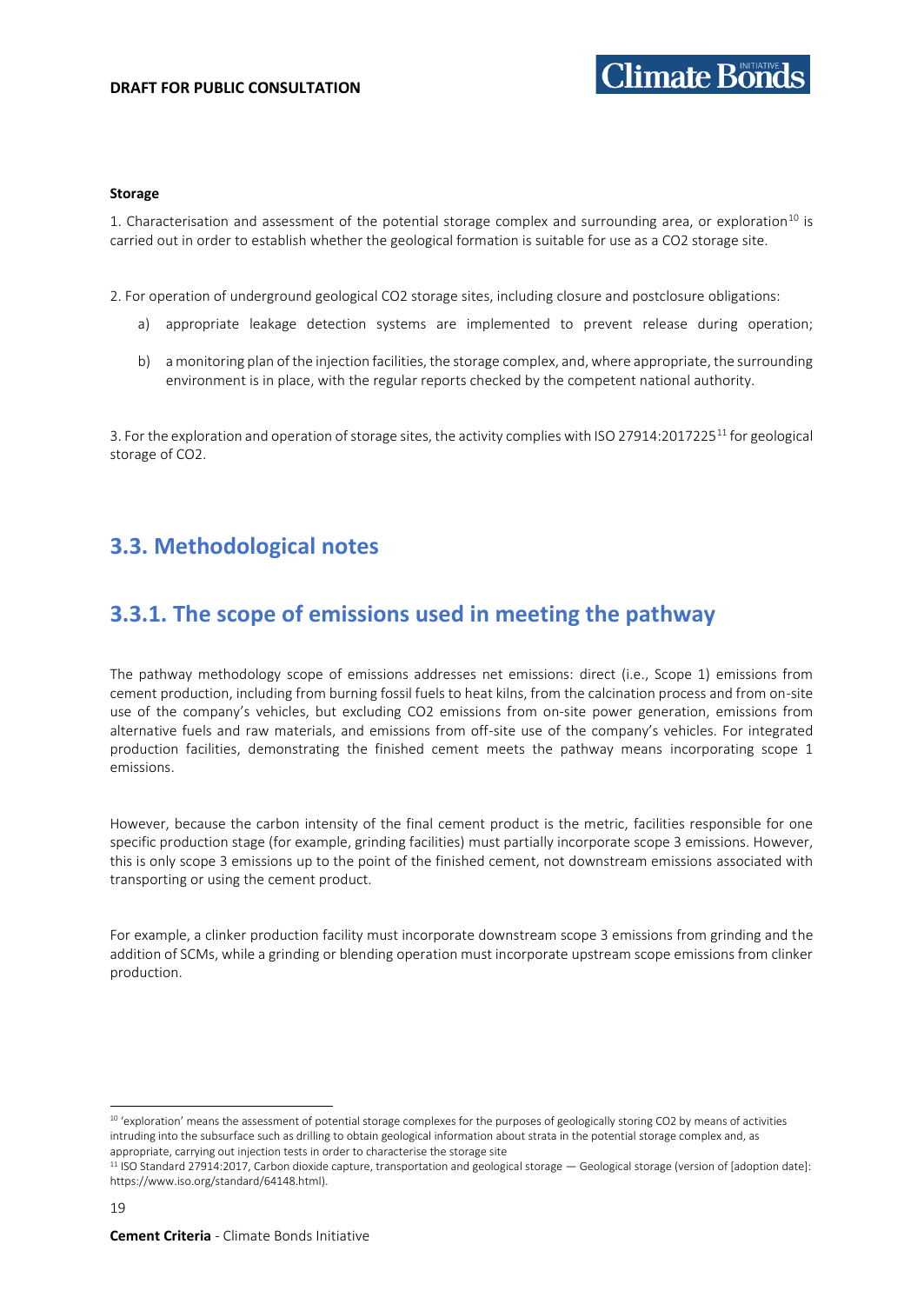## <span id="page-21-0"></span>**3.4. Adaptation & resilience**

This section describes the Adaptation & Resilience (A&R) Component of the eligibility Criteria for assets and projects under the Climate Bonds Standard.

To demonstrate compliance, all assets and projects with an orange circle in the adaptation & resilience column of Table 1 above must satisfy the requirements of the checklists detailed below, depending on what the bond is financing:

- Diagram 1 (page 10): cement production mitigation measures must meet the checklist in Section 3.4.1
- Diagram 2 (page 11): cement production facilities must meet the checklist in Section 3.4.2

The checklists are tools to verify that the issuer has implemented sufficient processes and plans in the design, planning and decommissioning phases of a project to ensure that the operation and construction of the asset minimises environmental harm and the asset is appropriately adaptive and resilient to climate change and supports the adaptation and resilience of other stakeholders in the surrounding system.

All elements of the checklist must be addressed, and appropriate evidence provided that these requirements are being met or are not applicable in respect of the specific assets and projects linked to the bond. It is expected that their evidence will encompass a range of assessment and impact reports and associated data, including but not limited to those reports required to meet national and local licensing and approval processes. This might include Development Consent Orders, planning regulations adhered to, Environmental Impact Assessments, Vulnerability Assessments and associated Adaptation Plans.

It is the issuers responsibility to provide the relevant information to the verifier. Verifiers must include this information in the scope of verification.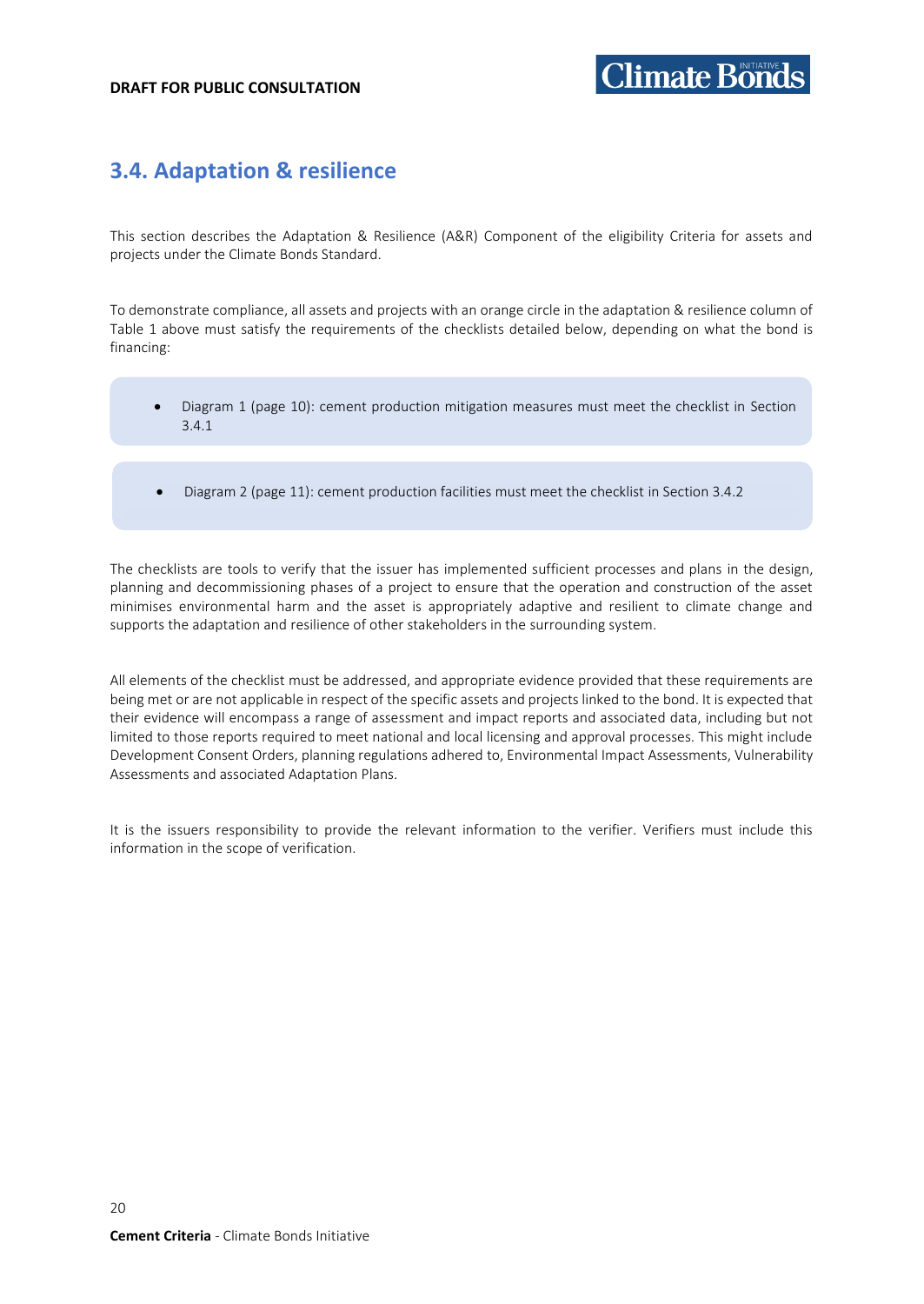## <span id="page-22-0"></span>**3.4.1. Adaptation & Resilience for mitigation measures**

*Table 4: Checklist for evaluating the issuer's Adaptation & Resilience performance in respect of cement production mitigation measures*

|             | Adaptation and resilience checklist for cement production mitigation measures                                                                                                                                                                                                                                                                                                                                                                                     | Proof given              | Overall<br>assessment |  |
|-------------|-------------------------------------------------------------------------------------------------------------------------------------------------------------------------------------------------------------------------------------------------------------------------------------------------------------------------------------------------------------------------------------------------------------------------------------------------------------------|--------------------------|-----------------------|--|
|             |                                                                                                                                                                                                                                                                                                                                                                                                                                                                   | For verifier to complete |                       |  |
| identified. | Section 1: Clear boundaries and critical interdependencies between the infrastructure and the system it operates within are                                                                                                                                                                                                                                                                                                                                       |                          |                       |  |
| 1.1         | Boundaries of the infrastructure are defined using (1) a listing of all assets and activities<br>associated with the use of the bond proceeds, (2) a map of their location, and (3)<br>identification of the expected operational life of the activity, asset or project.                                                                                                                                                                                         |                          |                       |  |
| 1.2         | Critical interdependencies between the infrastructure and the system within which it<br>operates are identified. Identification of these interdependencies should consider the<br>potential for adverse impacts arising from, but not limited to:                                                                                                                                                                                                                 |                          |                       |  |
|             | (1) relationships of the asset/activity to nearby flood zones;                                                                                                                                                                                                                                                                                                                                                                                                    |                          |                       |  |
|             | (2) relationships of the asset/activity to surrounding water bodies and water courses;                                                                                                                                                                                                                                                                                                                                                                            |                          |                       |  |
|             | (3) reduction in pollinating insects and birds;                                                                                                                                                                                                                                                                                                                                                                                                                   |                          |                       |  |
|             | (4) reduction in biodiversity or High Conservation Value <sup>12</sup> habitat;                                                                                                                                                                                                                                                                                                                                                                                   |                          |                       |  |
|             | (5) dust and other practices that affect air quality;                                                                                                                                                                                                                                                                                                                                                                                                             |                          |                       |  |
|             | (6) appropriation of land or economic assets from nearby vulnerable groups <sup>13</sup> ;                                                                                                                                                                                                                                                                                                                                                                        |                          |                       |  |
|             |                                                                                                                                                                                                                                                                                                                                                                                                                                                                   |                          |                       |  |
|             | 2. An assessment has been undertaken to identify the key physical climate hazards to which the infrastructure will be exposed<br>and vulnerable to over its operating life.                                                                                                                                                                                                                                                                                       |                          |                       |  |
| 2.1         | Key physical climate risks and indicators of these risks are identified in line with the<br>following guidelines:                                                                                                                                                                                                                                                                                                                                                 |                          |                       |  |
|             | Risks are identified based on (a) a range of climate hazards, and (b) information about<br>٠<br>risks in the current local context, including reference to any previously identified<br>relevant hazard zones, e.g., flood zones.                                                                                                                                                                                                                                 |                          |                       |  |
|             | In order to be confident that assets and activities are robust and flexible in the face of<br>climate change uncertainties, it is essential that the climate risks being assessed and<br>addressed cover those that are of greatest relevance to industrial facilities and<br>infrastructure such as cement production plants and other infrastructure. The physical<br>characteristics of climate change that must be considered in the risk assessment include: |                          |                       |  |

<sup>12</sup> High Conservation Value (HCV) habitat criteria in accordance with https://www.hcvnetwork.org.

<sup>13</sup> According to IFC Performance Standards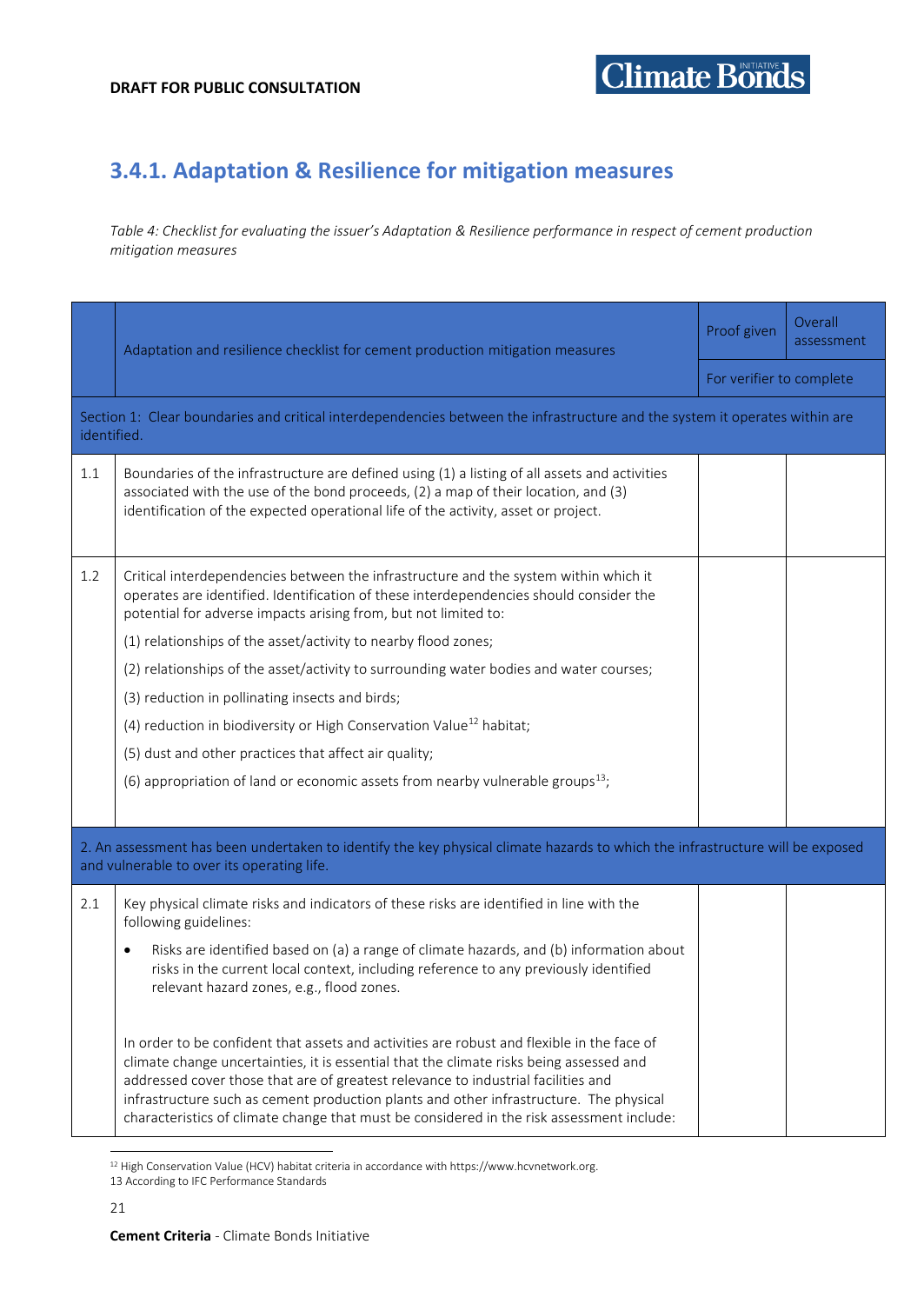|           | Adaptation and resilience checklist for cement production mitigation measures | Proof given                                                                                                                                                                                                                                                                                      | Overall<br>assessment    |  |
|-----------|-------------------------------------------------------------------------------|--------------------------------------------------------------------------------------------------------------------------------------------------------------------------------------------------------------------------------------------------------------------------------------------------|--------------------------|--|
|           |                                                                               |                                                                                                                                                                                                                                                                                                  | For verifier to complete |  |
| $\bullet$ |                                                                               | Temperature rise                                                                                                                                                                                                                                                                                 |                          |  |
|           | $\circ$                                                                       | High temperatures can impact the operation and efficiency of certain<br>types of equipment.                                                                                                                                                                                                      |                          |  |
|           |                                                                               | Increasing intense precipitation events                                                                                                                                                                                                                                                          |                          |  |
|           | $\circ$                                                                       | Heavy rainfall can result in flash pluvial flooding, which could<br>significantly impact industrial assets. <sup>14</sup>                                                                                                                                                                        |                          |  |
|           | $\circ$                                                                       | Drought may alter or reduce availability of water with temperature<br>increase.                                                                                                                                                                                                                  |                          |  |
|           |                                                                               | Changes in cloud cover, wind speed or increasing temperature extremes                                                                                                                                                                                                                            |                          |  |
|           | $\circ$                                                                       | Poses risks to the availability of reliable energy, both electrical or<br>thermal.                                                                                                                                                                                                               |                          |  |
|           | Sea-level rises                                                               |                                                                                                                                                                                                                                                                                                  |                          |  |
|           | $\circ$                                                                       | Potential for flooding of coastal infrastructure and assets at risk from<br>storm surge events.                                                                                                                                                                                                  |                          |  |
|           |                                                                               | Increased soil erosion                                                                                                                                                                                                                                                                           |                          |  |
|           | $\circ$                                                                       | Risks to the availability of raw materials.                                                                                                                                                                                                                                                      |                          |  |
|           | $\circ$                                                                       | Risk to transport routes for supply chains.                                                                                                                                                                                                                                                      |                          |  |
|           |                                                                               | Guidance for carrying out risk assessments:                                                                                                                                                                                                                                                      |                          |  |
| $\bullet$ | scenario.                                                                     | Users should apply climate scenarios based on representative concentration pathway<br>(RCP) 4.5 and 8.5 or similar / equivalent to ensure consideration for worst case                                                                                                                           |                          |  |
| $\bullet$ |                                                                               | Risk assessments should use both top-down methods and bottom-up methods that<br>look at inherent system vulnerabilities in local context.                                                                                                                                                        |                          |  |
|           |                                                                               | A broad range of models can be used to generate climate scenarios                                                                                                                                                                                                                                |                          |  |
| $\bullet$ |                                                                               | Time horizons for assessing climate risk in agriculture can be based on annual<br>seasonal forecasts and every ten years for the lifetime of the assets and projects.<br>Where accurate assessments of climate variability for specific locations are not<br>possible, use worst-case scenarios. |                          |  |
| $\bullet$ |                                                                               | Risks can be characterized by the associated annual probability of failure or annual<br>costs of loss or damage.                                                                                                                                                                                 |                          |  |
| $\bullet$ |                                                                               | For risk assessment, the TCFD The Use of Scenario Analysis in Disclosure of Climate-<br>Related Risks and Opportunities is recommended.                                                                                                                                                          |                          |  |
|           |                                                                               |                                                                                                                                                                                                                                                                                                  |                          |  |

<sup>&</sup>lt;sup>14</sup> Flood risk and resilience will likely have interdependencies with local and national agencies, for example related to local flood defenses, coastal flood risk management, shoreline management plans etc.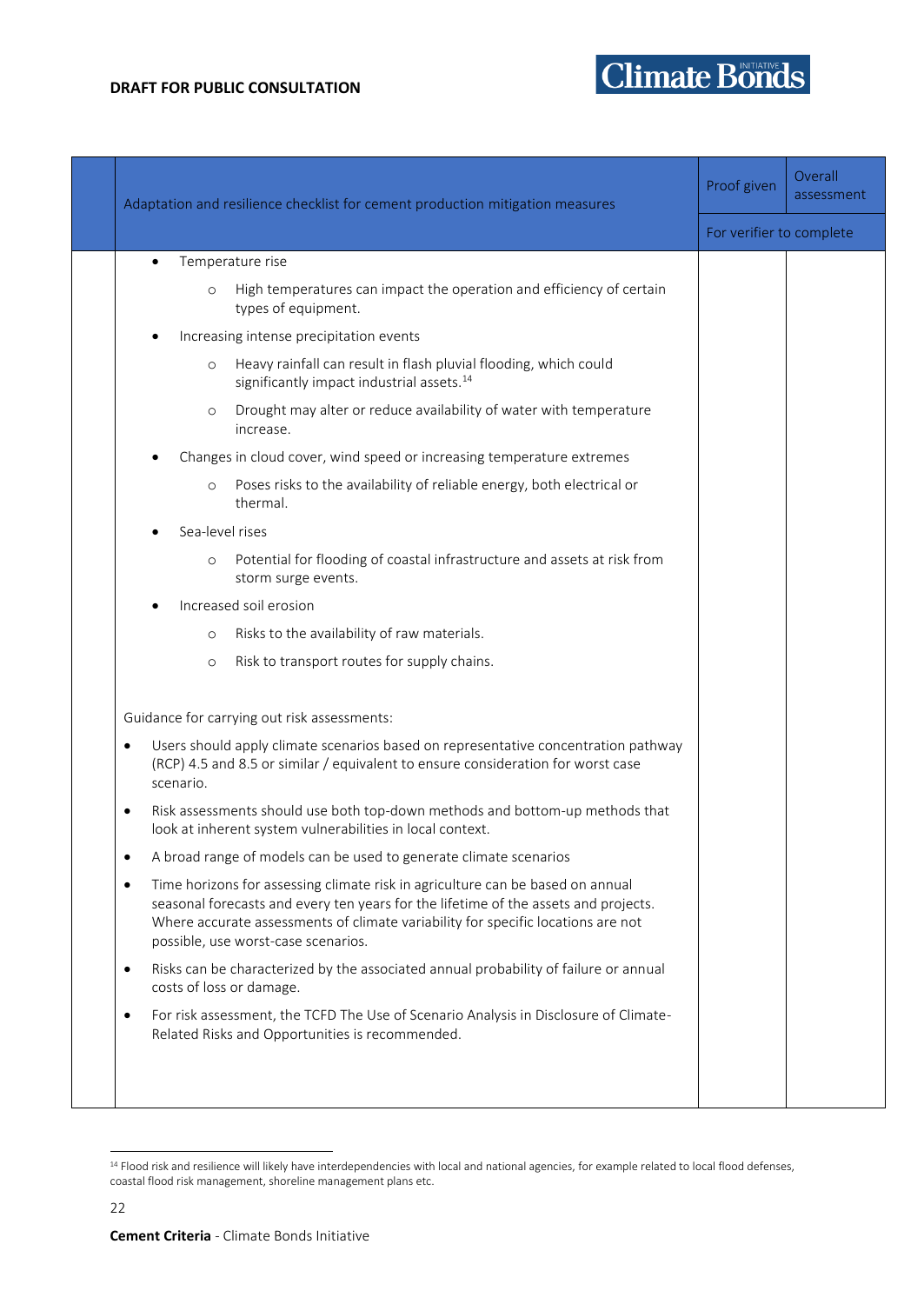|     | Adaptation and resilience checklist for cement production mitigation measures                                                                                                                                                                                                                                                                              | Proof given | Overall<br>assessment    |
|-----|------------------------------------------------------------------------------------------------------------------------------------------------------------------------------------------------------------------------------------------------------------------------------------------------------------------------------------------------------------|-------------|--------------------------|
|     |                                                                                                                                                                                                                                                                                                                                                            |             | For verifier to complete |
|     | 3. The infrastructure is suitable to climate change conditions over its operational life                                                                                                                                                                                                                                                                   |             |                          |
| 3.1 | The infrastructure must be tolerant to the range of climate hazards identified in item 2 of<br>this checklist and not lock-in conditions that could result in maladaptation.                                                                                                                                                                               |             |                          |
| 3.2 | Risk reduction measures must be tolerant to a range of climate hazards and not lock-in<br>conditions that could result in maladaptation.                                                                                                                                                                                                                   |             |                          |
|     | 4. The infrastructure does no harm to the climate resilience of the defined system it operates within, as indicated by the<br>boundaries of and critical interdependencies with that system as identified in item 1 in this checklist.                                                                                                                     |             |                          |
| 4.1 | The intervention itself does not pose significant risk of harm to the facility it is located<br>within or others' natural, social, or financial assets according to the principle of best<br>available evidence during the investment period, taking into account the boundaries and<br>critical interdependencies as defined in item 1 in this checklist. |             |                          |
|     | Harm is defined as an adverse effect on any of the following items:                                                                                                                                                                                                                                                                                        |             |                          |
|     | (1) adverse effects on local water bodies and water courses;                                                                                                                                                                                                                                                                                               |             |                          |
|     | (2) air pollution from dust and other pollutants;                                                                                                                                                                                                                                                                                                          |             |                          |
|     | (3) relationships of the asset/project to nearby flood zones;                                                                                                                                                                                                                                                                                              |             |                          |
|     | (4) reduction in pollinating insects and birds;                                                                                                                                                                                                                                                                                                            |             |                          |
|     | (5) reduction in biodiversity or High Conservation Value <sup>15</sup> habitat;                                                                                                                                                                                                                                                                            |             |                          |
|     | (6) appropriation of land or economic assets from nearby vulnerable groups <sup>16</sup> ;                                                                                                                                                                                                                                                                 |             |                          |

<sup>&</sup>lt;sup>15</sup> High Conservation Value (HCV) habitat criteria in accordance with https://www.hcvnetwork.org.<br>16 According to IFC Performance Standards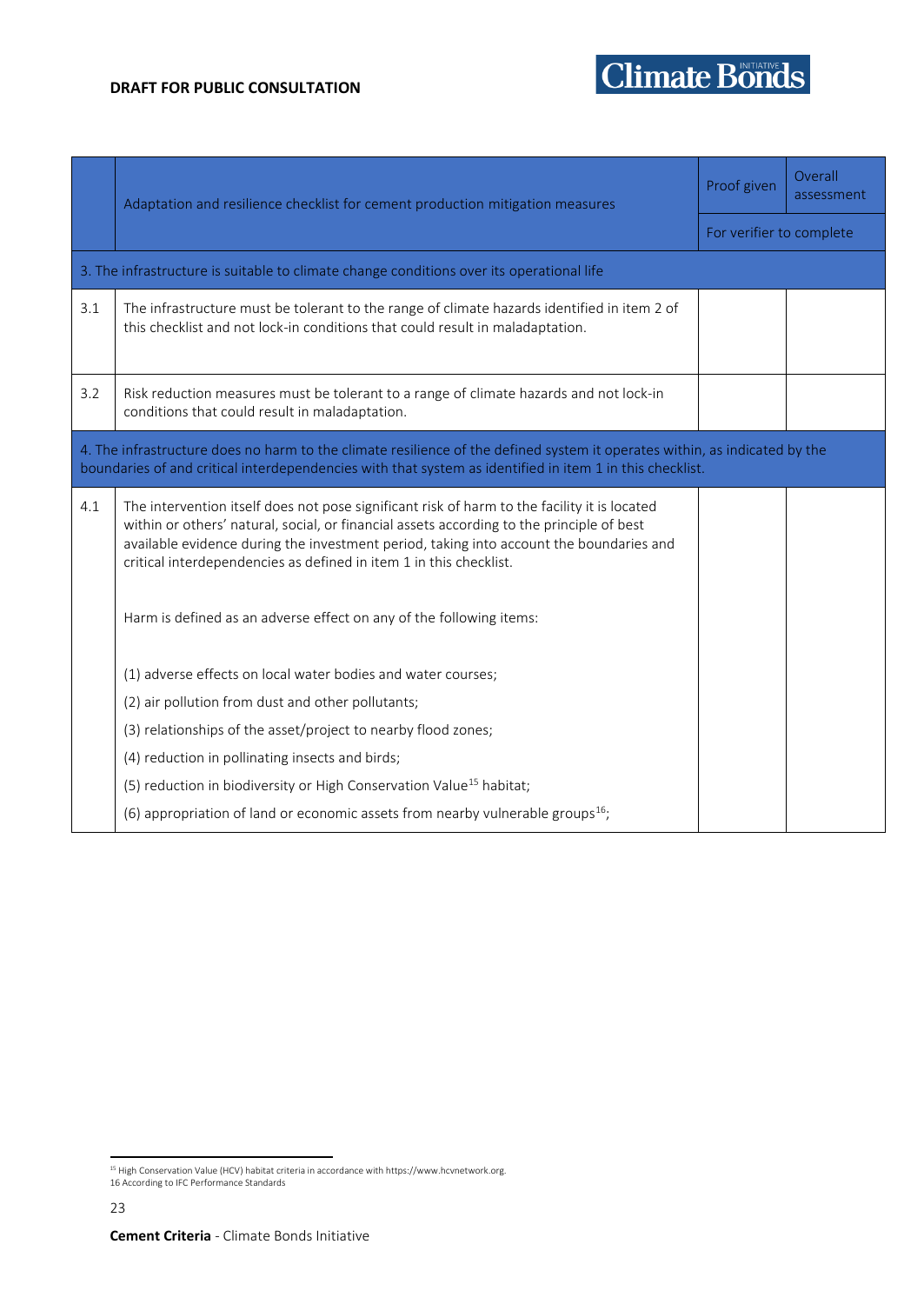## <span id="page-25-0"></span>**3.4.2. Adaptation & Resilience for production facilities**

*Table 5: Checklist for evaluating the issuer's Adaptation & Resilience performance in respect of cement production facilities*

|             | Adaptation and resilience checklist for cement production facilities<br>(Note, if the facility shares the same site with a quarry, the issuer must consider both                                                                                                                                                                                                                                                                                                  | Proof<br>given | <b>Overall</b><br>assessment |  |
|-------------|-------------------------------------------------------------------------------------------------------------------------------------------------------------------------------------------------------------------------------------------------------------------------------------------------------------------------------------------------------------------------------------------------------------------------------------------------------------------|----------------|------------------------------|--|
|             | the production plant and the quarry in the scope of the assessment)                                                                                                                                                                                                                                                                                                                                                                                               |                | For verifier to complete     |  |
| identified. | Section 1: Clear boundaries and critical interdependencies between the infrastructure and the system it operates within are                                                                                                                                                                                                                                                                                                                                       |                |                              |  |
| 1.1         | Boundaries of the infrastructure are defined using (1) a listing of all assets and activities<br>associated with the use of the bond proceeds, (2) a map of their location, and (3)<br>identification of the expected operational life of the activity, asset or project.                                                                                                                                                                                         |                |                              |  |
| 1.2         | Critical interdependencies between the infrastructure and the system within which it<br>operates are identified. Identification of these interdependencies should consider the<br>potential for adverse impacts arising from, but not limited to:                                                                                                                                                                                                                 |                |                              |  |
|             | (1) relationships of the asset/activity to nearby flood zones;                                                                                                                                                                                                                                                                                                                                                                                                    |                |                              |  |
|             | (2) relationships of the asset/activity to surrounding water bodies and water courses;                                                                                                                                                                                                                                                                                                                                                                            |                |                              |  |
|             | (3) reduction in pollinating insects and birds;                                                                                                                                                                                                                                                                                                                                                                                                                   |                |                              |  |
|             | (4) reduction in biodiversity or High Conservation Value <sup>17</sup> habitat;                                                                                                                                                                                                                                                                                                                                                                                   |                |                              |  |
|             | (5) dust and other practices that affect air quality;                                                                                                                                                                                                                                                                                                                                                                                                             |                |                              |  |
|             | (6) appropriation of land or economic assets from nearby vulnerable groups <sup>18</sup> ;                                                                                                                                                                                                                                                                                                                                                                        |                |                              |  |
|             |                                                                                                                                                                                                                                                                                                                                                                                                                                                                   |                |                              |  |
|             | 2. An assessment has been undertaken to identify the key physical climate hazards to which the infrastructure will be exposed<br>and vulnerable to over its operating life.                                                                                                                                                                                                                                                                                       |                |                              |  |
| 2.1         | Key physical climate risks and indicators of these risks are identified in line with the<br>following guidelines:                                                                                                                                                                                                                                                                                                                                                 |                |                              |  |
|             | Risks are identified based on (a) a range of climate hazards, and (b) information about<br>$\bullet$<br>risks in the current local context, including reference to any previously identified<br>relevant hazard zones, e.g., flood zones.                                                                                                                                                                                                                         |                |                              |  |
|             | In order to be confident that assets and activities are robust and flexible in the face of<br>climate change uncertainties, it is essential that the climate risks being assessed and<br>addressed cover those that are of greatest relevance to industrial facilities and<br>infrastructure such as cement production plants and other infrastructure. The physical<br>characteristics of climate change that must be considered in the risk assessment include: |                |                              |  |

<sup>17</sup> High Conservation Value (HCV) habitat criteria in accordance with https://www.hcvnetwork.org. 18 According to IFC Performance Standards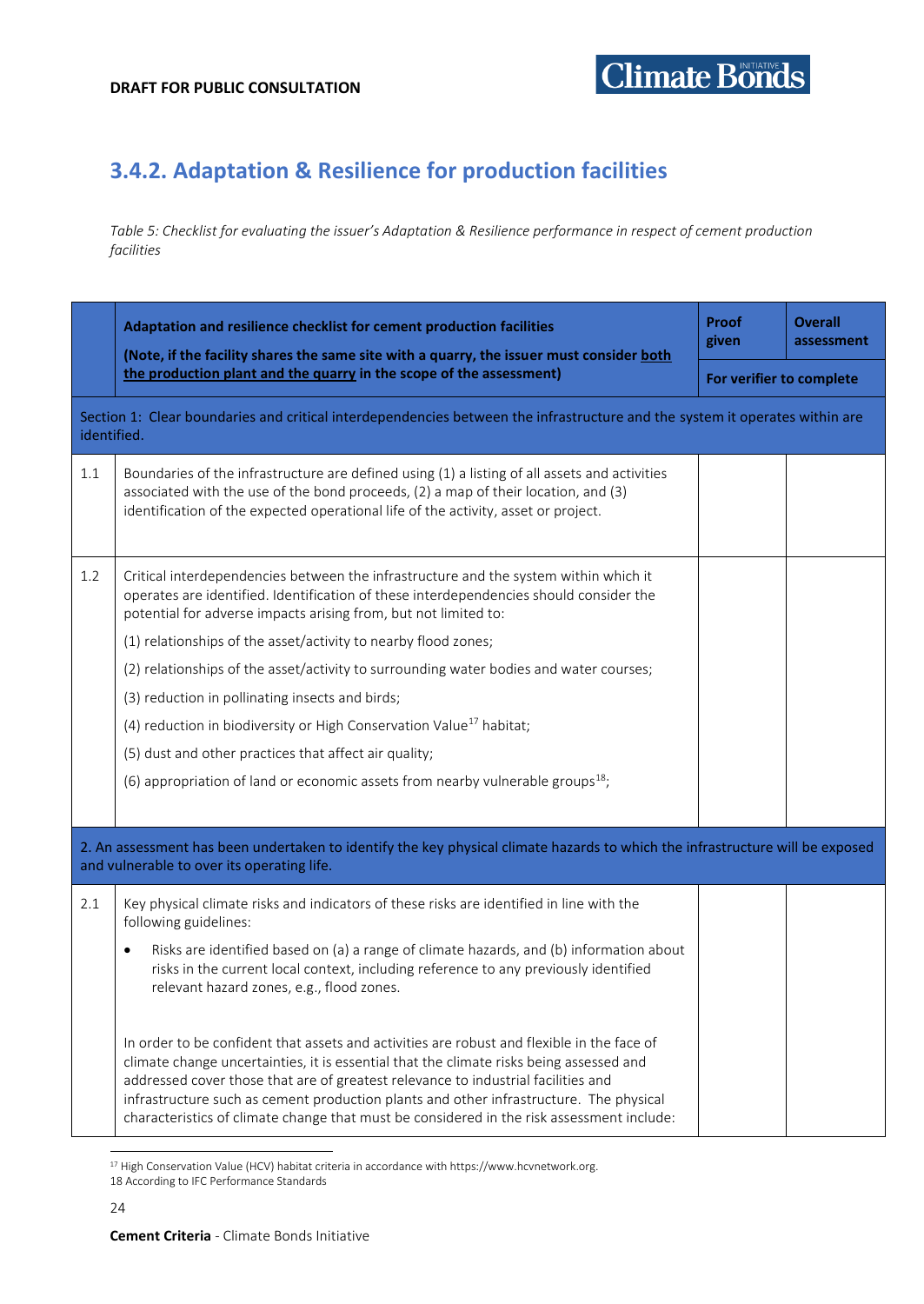

| Adaptation and resilience checklist for cement production facilities |                                                                                                                                                                                                                                                                                                  | Proof<br>given           | <b>Overall</b><br>assessment |
|----------------------------------------------------------------------|--------------------------------------------------------------------------------------------------------------------------------------------------------------------------------------------------------------------------------------------------------------------------------------------------|--------------------------|------------------------------|
|                                                                      | (Note, if the facility shares the same site with a quarry, the issuer must consider both<br>the production plant and the quarry in the scope of the assessment)                                                                                                                                  | For verifier to complete |                              |
| $\bullet$                                                            | Temperature rise                                                                                                                                                                                                                                                                                 |                          |                              |
| $\circ$                                                              | High temperatures can impact the operation and efficiency of certain<br>types of equipment.                                                                                                                                                                                                      |                          |                              |
|                                                                      | Increasing intense precipitation events                                                                                                                                                                                                                                                          |                          |                              |
| $\circ$                                                              | Heavy rainfall can result in flash pluvial flooding, which could<br>significantly impact industrial assets. <sup>19</sup>                                                                                                                                                                        |                          |                              |
| O                                                                    | Drought may alter or reduce availability of water with temperature<br>increase.                                                                                                                                                                                                                  |                          |                              |
|                                                                      | Changes in cloud cover, wind speed or increasing temperature extremes                                                                                                                                                                                                                            |                          |                              |
| $\circ$                                                              | Poses risks to the availability of reliable energy, both electrical or<br>thermal.                                                                                                                                                                                                               |                          |                              |
|                                                                      | Sea-level rises                                                                                                                                                                                                                                                                                  |                          |                              |
| $\circ$                                                              | Potential for flooding of coastal infrastructure and assets at risk from<br>storm surge events.                                                                                                                                                                                                  |                          |                              |
|                                                                      | Increased soil erosion                                                                                                                                                                                                                                                                           |                          |                              |
| $\circ$                                                              | Risks to the availability of raw materials.                                                                                                                                                                                                                                                      |                          |                              |
| $\circ$                                                              | Risk to transport routes for supply chains.                                                                                                                                                                                                                                                      |                          |                              |
|                                                                      | Guidance for carrying out risk assessments:                                                                                                                                                                                                                                                      |                          |                              |
| $\bullet$<br>scenario.                                               | Users should apply climate scenarios based on representative concentration pathway<br>(RCP) 4.5 and 8.5 or similar / equivalent to ensure consideration for worst case                                                                                                                           |                          |                              |
| $\bullet$                                                            | Risk assessments should use both top-down methods and bottom-up methods that<br>look at inherent system vulnerabilities in local context.                                                                                                                                                        |                          |                              |
|                                                                      | A broad range of models can be used to generate climate scenarios                                                                                                                                                                                                                                |                          |                              |
| $\bullet$                                                            | Time horizons for assessing climate risk in agriculture can be based on annual<br>seasonal forecasts and every ten years for the lifetime of the assets and projects.<br>Where accurate assessments of climate variability for specific locations are not<br>possible, use worst-case scenarios. |                          |                              |
| ٠                                                                    | Risks can be characterized by the associated annual probability of failure or annual<br>costs of loss or damage.                                                                                                                                                                                 |                          |                              |
| ٠                                                                    | For risk assessment, the TCFD The Use of Scenario Analysis in Disclosure of Climate-<br>Related Risks and Opportunities is recommended.                                                                                                                                                          |                          |                              |
|                                                                      |                                                                                                                                                                                                                                                                                                  |                          |                              |

<sup>&</sup>lt;sup>19</sup> Flood risk and resilience will likely have interdependencies with local and national agencies, for example related to local flood defenses, coastal flood risk management, shoreline management plans etc.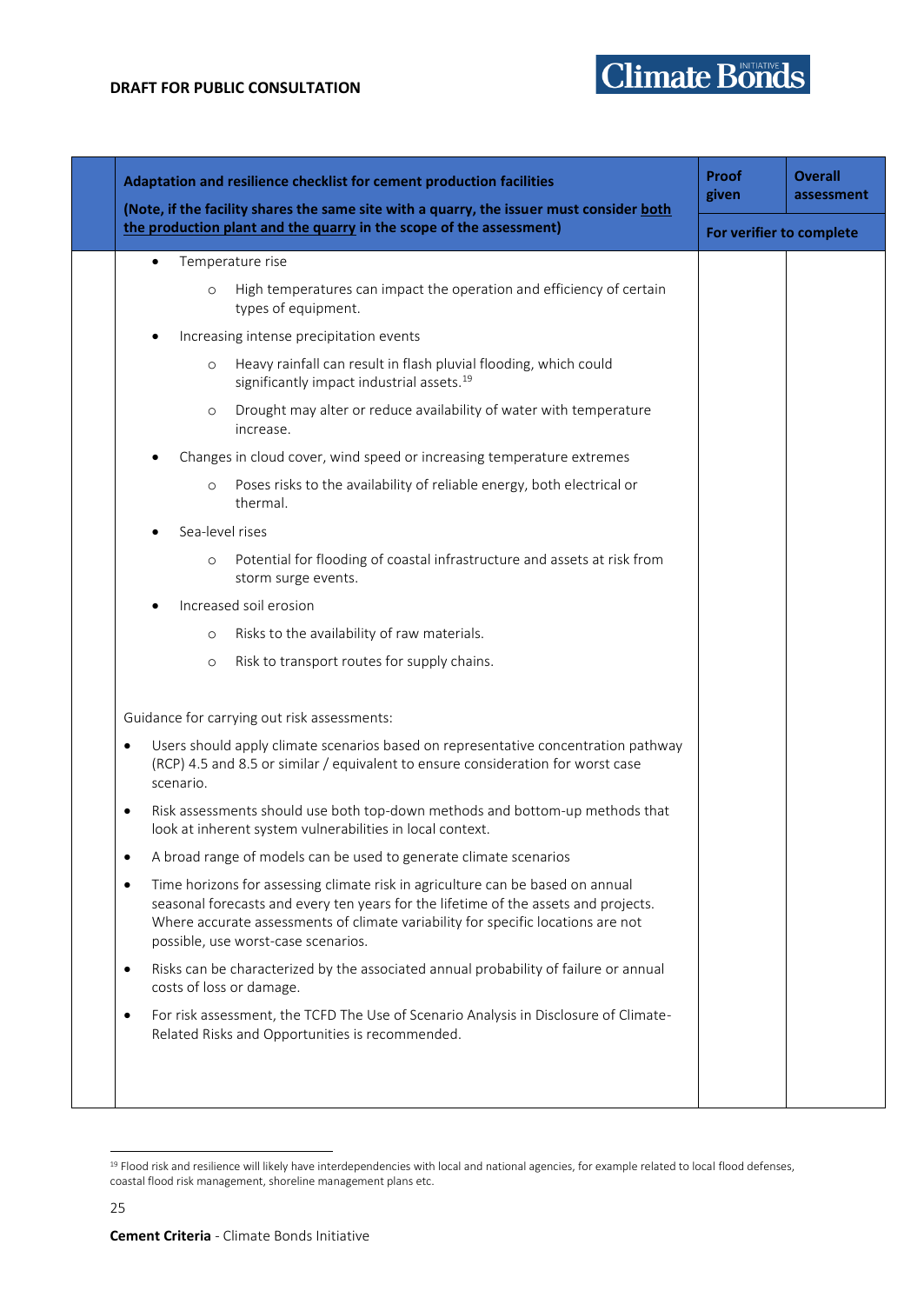|                                                                                                                                                                                                |                          | Adaptation and resilience checklist for cement production facilities<br>(Note, if the facility shares the same site with a quarry, the issuer must consider both                                                                                                                                                                                               | Proof<br>given           | <b>Overall</b><br>assessment |
|------------------------------------------------------------------------------------------------------------------------------------------------------------------------------------------------|--------------------------|----------------------------------------------------------------------------------------------------------------------------------------------------------------------------------------------------------------------------------------------------------------------------------------------------------------------------------------------------------------|--------------------------|------------------------------|
|                                                                                                                                                                                                |                          | the production plant and the quarry in the scope of the assessment)                                                                                                                                                                                                                                                                                            | For verifier to complete |                              |
| 3. The measures that have or will be taken to address those risks mitigate them to a level such that the infrastructure is<br>suitable to climate change conditions over its operational life. |                          |                                                                                                                                                                                                                                                                                                                                                                |                          |                              |
| 3.1                                                                                                                                                                                            |                          | The following are examples of risk management activities that bond issuers might<br>consider, or that might be adopted as part of regulations (e.g. codes and standards). This<br>list is not exhaustive and bond issuers should fully assess the mitigation measures that are<br>relevant to the climate risks and impacts identified in the risk assessment. |                          |                              |
|                                                                                                                                                                                                | Temperature              |                                                                                                                                                                                                                                                                                                                                                                |                          |                              |
|                                                                                                                                                                                                |                          | Design standards that maintain equipment rating over its lifetime performance in<br>the face of all potential ranges of temperature rise.                                                                                                                                                                                                                      |                          |                              |
|                                                                                                                                                                                                |                          | Resilience measures that ensure employees can continue to work at more<br>extreme temperatures (e.g., air conditioning).                                                                                                                                                                                                                                       |                          |                              |
|                                                                                                                                                                                                | Rainfall                 |                                                                                                                                                                                                                                                                                                                                                                |                          |                              |
|                                                                                                                                                                                                |                          | Design for resilience to pluvial flooding.                                                                                                                                                                                                                                                                                                                     |                          |                              |
|                                                                                                                                                                                                |                          | Assessment of site drainage requirements.                                                                                                                                                                                                                                                                                                                      |                          |                              |
|                                                                                                                                                                                                |                          | Changes in cloud cover, wind speed or increasing temperature extremes                                                                                                                                                                                                                                                                                          |                          |                              |
|                                                                                                                                                                                                |                          | Reduced reliance on imported energy and storage infrastructure.                                                                                                                                                                                                                                                                                                |                          |                              |
|                                                                                                                                                                                                |                          | Increased flooding                                                                                                                                                                                                                                                                                                                                             |                          |                              |
|                                                                                                                                                                                                | $\overline{\phantom{a}}$ | Flood risk assessment and planning.                                                                                                                                                                                                                                                                                                                            |                          |                              |
|                                                                                                                                                                                                |                          | Site installations outside of potentially affected zones.                                                                                                                                                                                                                                                                                                      |                          |                              |
|                                                                                                                                                                                                |                          | Ensure flood defence systems and coastal management plans are adequate.                                                                                                                                                                                                                                                                                        |                          |                              |
|                                                                                                                                                                                                |                          | Increased coastal / river erosion                                                                                                                                                                                                                                                                                                                              |                          |                              |
|                                                                                                                                                                                                |                          | Shoreline management plans / coastal erosion assessment                                                                                                                                                                                                                                                                                                        |                          |                              |
|                                                                                                                                                                                                |                          | Landslides / ground movement                                                                                                                                                                                                                                                                                                                                   |                          |                              |
|                                                                                                                                                                                                |                          | The potential for ground movement and landslides should be taken into account<br>when assessing sites for cement production infrastructure.                                                                                                                                                                                                                    |                          |                              |
|                                                                                                                                                                                                |                          | General risk mitigation measures:                                                                                                                                                                                                                                                                                                                              |                          |                              |
|                                                                                                                                                                                                |                          | Business continuity plans                                                                                                                                                                                                                                                                                                                                      |                          |                              |
|                                                                                                                                                                                                |                          | Production restoration plans                                                                                                                                                                                                                                                                                                                                   |                          |                              |
|                                                                                                                                                                                                |                          | System security standards                                                                                                                                                                                                                                                                                                                                      |                          |                              |
|                                                                                                                                                                                                |                          | Employee capacity building                                                                                                                                                                                                                                                                                                                                     |                          |                              |
| 3.2                                                                                                                                                                                            |                          | Risk reduction measures must be tolerant to a range of climate hazards and not lock-in<br>conditions that could result in maladaptation.                                                                                                                                                                                                                       |                          |                              |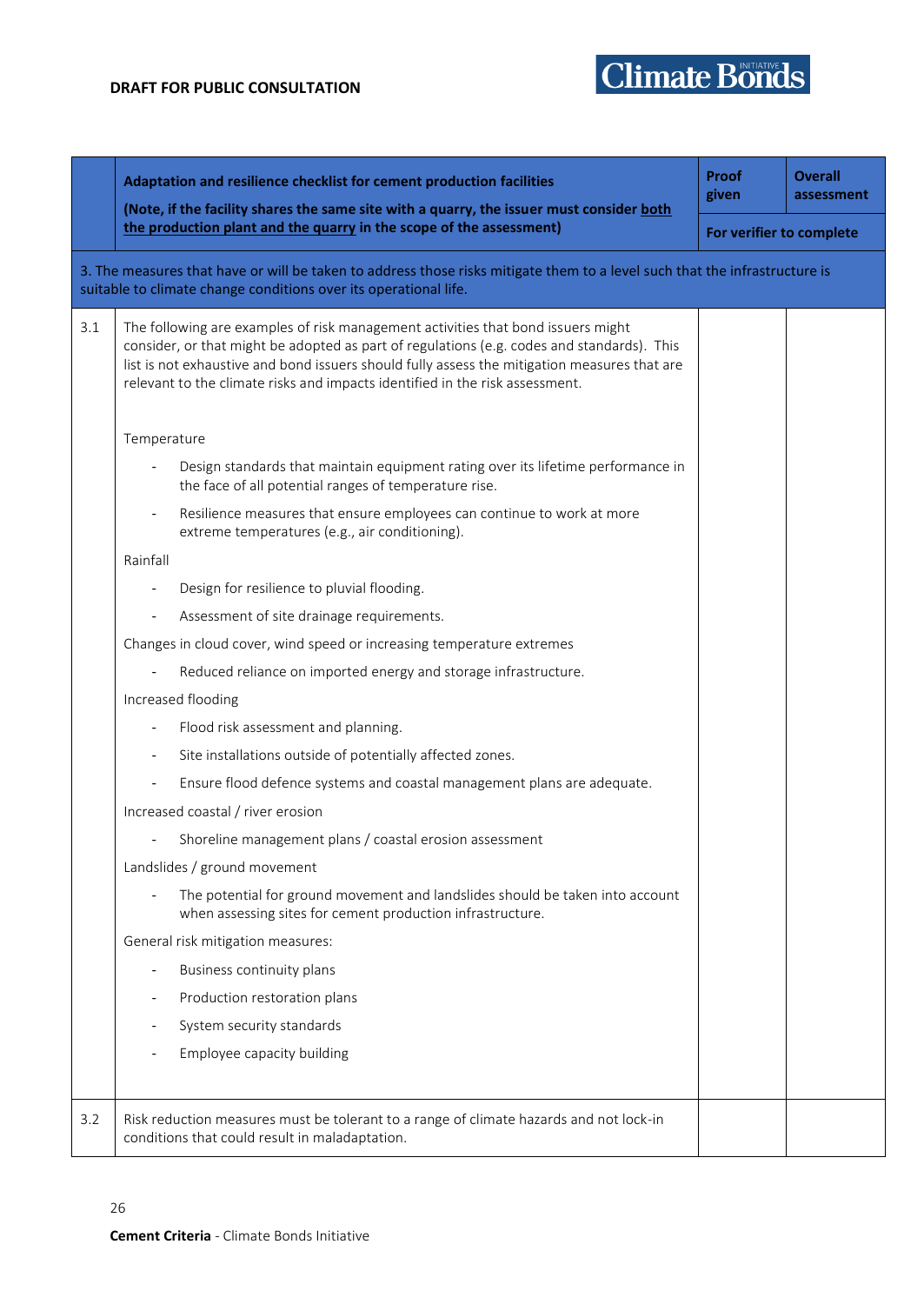|                                                                                                                                                | Adaptation and resilience checklist for cement production facilities<br>(Note, if the facility shares the same site with a quarry, the issuer must consider both                                                                                                                                                                                           | Proof<br>given           | <b>Overall</b><br>assessment |  |  |  |
|------------------------------------------------------------------------------------------------------------------------------------------------|------------------------------------------------------------------------------------------------------------------------------------------------------------------------------------------------------------------------------------------------------------------------------------------------------------------------------------------------------------|--------------------------|------------------------------|--|--|--|
|                                                                                                                                                | the production plant and the quarry in the scope of the assessment)                                                                                                                                                                                                                                                                                        | For verifier to complete |                              |  |  |  |
|                                                                                                                                                | 4. The infrastructure does no harm to the climate resilience of the defined system it operates within, as indicated by the<br>boundaries of and critical interdependencies with that system as identified in item 1 in this checklist.                                                                                                                     |                          |                              |  |  |  |
| 4.1                                                                                                                                            | The infrastructure itself does not pose significant risk of harm to the system it is located<br>within or others' natural, social, or financial assets according to the principle of best<br>available evidence during the investment period, taking into account the boundaries and<br>critical interdependencies as defined in item 1 in this checklist. |                          |                              |  |  |  |
|                                                                                                                                                | Harm is defined as an adverse effect on any of the following items:                                                                                                                                                                                                                                                                                        |                          |                              |  |  |  |
|                                                                                                                                                | (1) adverse effects on local water bodies and water courses;                                                                                                                                                                                                                                                                                               |                          |                              |  |  |  |
|                                                                                                                                                | (2) air pollution from dust and other pollutants;                                                                                                                                                                                                                                                                                                          |                          |                              |  |  |  |
|                                                                                                                                                | (3) relationships of the asset/project to nearby flood zones;                                                                                                                                                                                                                                                                                              |                          |                              |  |  |  |
|                                                                                                                                                | (4) reduction in pollinating insects and birds;                                                                                                                                                                                                                                                                                                            |                          |                              |  |  |  |
|                                                                                                                                                | (5) reduction in biodiversity or High Conservation Value <sup>20</sup> habitat;                                                                                                                                                                                                                                                                            |                          |                              |  |  |  |
|                                                                                                                                                | (6) appropriation of land or economic assets from nearby vulnerable groups <sup>21</sup> ;                                                                                                                                                                                                                                                                 |                          |                              |  |  |  |
|                                                                                                                                                |                                                                                                                                                                                                                                                                                                                                                            |                          |                              |  |  |  |
| 5. Additional requirements for facilities sharing a site with a quarry (facilities without an onsite quarry need not complete this<br>section) |                                                                                                                                                                                                                                                                                                                                                            |                          |                              |  |  |  |
| 5.1                                                                                                                                            | Evidence is provided of a viable Quarry Rehabilitation Plan <sup>22</sup> which includes the following<br>details:                                                                                                                                                                                                                                         |                          |                              |  |  |  |
|                                                                                                                                                | Post closure land use                                                                                                                                                                                                                                                                                                                                      |                          |                              |  |  |  |
|                                                                                                                                                | Legal compliance<br>$\bullet$<br>Progressive rehabilitation<br>$\bullet$                                                                                                                                                                                                                                                                                   |                          |                              |  |  |  |
|                                                                                                                                                | Stakeholder engagement<br>Baseline conditions have been assessed                                                                                                                                                                                                                                                                                           |                          |                              |  |  |  |
|                                                                                                                                                | Presence of a monitoring plan                                                                                                                                                                                                                                                                                                                              |                          |                              |  |  |  |
| 5.2                                                                                                                                            | Evidence is provided of a viable Biodiversity Management Plan <sup>19</sup> which includes the<br>following details:                                                                                                                                                                                                                                       |                          |                              |  |  |  |
|                                                                                                                                                | Post closure land use                                                                                                                                                                                                                                                                                                                                      |                          |                              |  |  |  |
|                                                                                                                                                | Legal compliance<br>Progressive rehabilitation                                                                                                                                                                                                                                                                                                             |                          |                              |  |  |  |
|                                                                                                                                                | Stakeholder engagement                                                                                                                                                                                                                                                                                                                                     |                          |                              |  |  |  |
|                                                                                                                                                | Baseline conditions have been assessed<br>Presence of a monitoring plan                                                                                                                                                                                                                                                                                    |                          |                              |  |  |  |
|                                                                                                                                                |                                                                                                                                                                                                                                                                                                                                                            |                          |                              |  |  |  |

 $^{20}$  High Conservation Value (HCV) habitat criteria in accordance with https://www.hcvnetwork.org.

<sup>21</sup> According to IFC Performance Standards<br><sup>22</sup> The GCCA provide thorough guidance on developing such plans: https://gccassociation.org/wp-<br>content/uploads/2020/05/GCCA\_Guidelines\_Sustainability\_Biodiversity\_Quarry\_Rehabili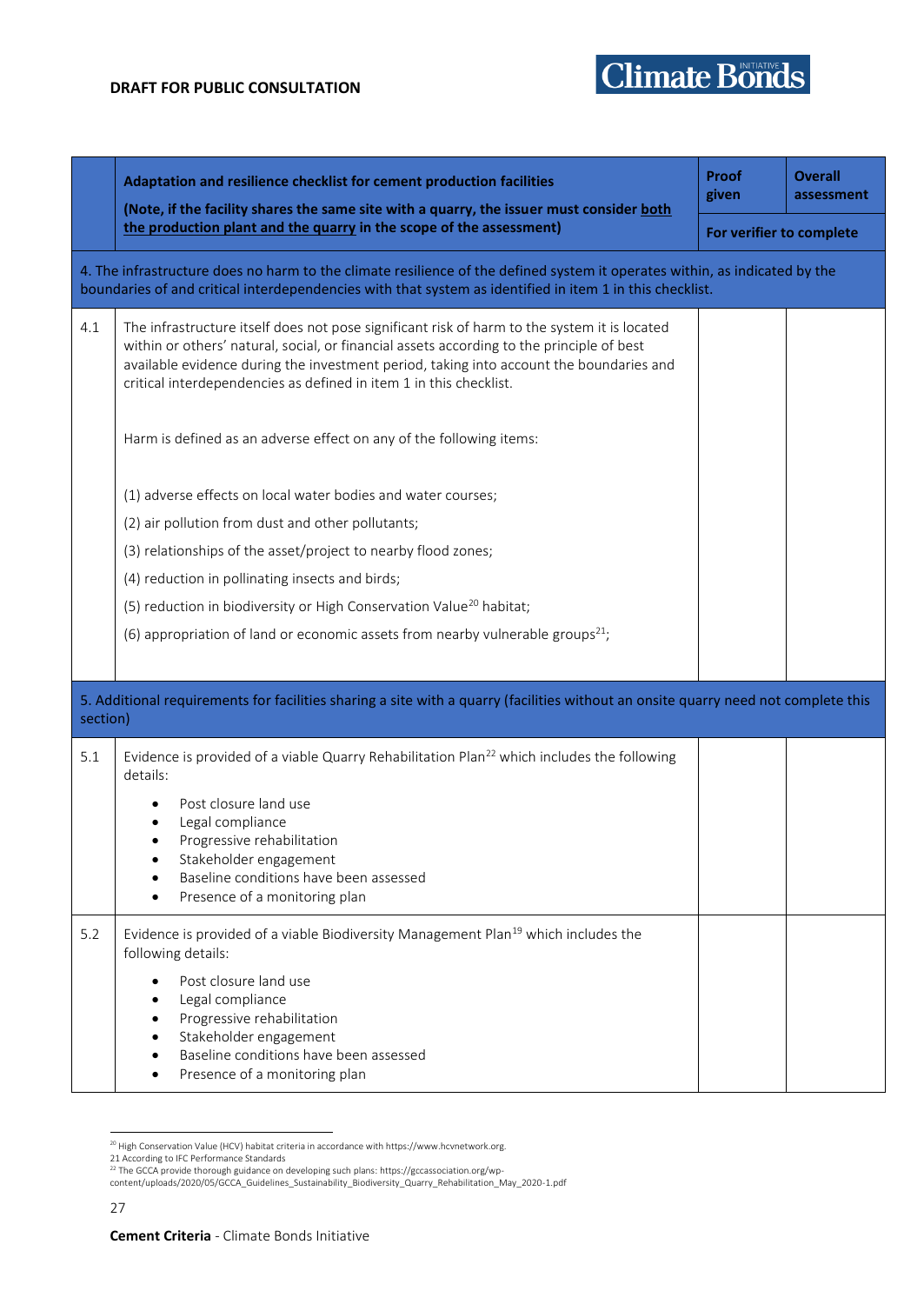|                                                                                                                                                                                                                                                                                                                 | Adaptation and resilience checklist for cement production facilities<br>(Note, if the facility shares the same site with a quarry, the issuer must consider both<br>the production plant and the quarry in the scope of the assessment)                                                                     |  | <b>Overall</b><br>assessment |  |  |  |
|-----------------------------------------------------------------------------------------------------------------------------------------------------------------------------------------------------------------------------------------------------------------------------------------------------------------|-------------------------------------------------------------------------------------------------------------------------------------------------------------------------------------------------------------------------------------------------------------------------------------------------------------|--|------------------------------|--|--|--|
|                                                                                                                                                                                                                                                                                                                 |                                                                                                                                                                                                                                                                                                             |  | For verifier to complete     |  |  |  |
| 6. The issuance is required to demonstrate that there will be ongoing monitoring and evaluation of the relevance of the risks<br>and resilience measures and related adjustments to those measures will be taken as needed (reporting will only be required<br>for the lifespan of the Certified Climate Bond). |                                                                                                                                                                                                                                                                                                             |  |                              |  |  |  |
| 6.1                                                                                                                                                                                                                                                                                                             | Indicators for risks identified under item 2 in this checklist are provided.                                                                                                                                                                                                                                |  |                              |  |  |  |
| 6.2                                                                                                                                                                                                                                                                                                             | Indicators for risk mitigation measures identified under item 3 in this checklist are<br>provided.                                                                                                                                                                                                          |  |                              |  |  |  |
| 6.3                                                                                                                                                                                                                                                                                                             | Indicators for "fit for purpose" resilience benefit measures identified under item 4 in this<br>checklist are provided.                                                                                                                                                                                     |  |                              |  |  |  |
| 6.4                                                                                                                                                                                                                                                                                                             | Issuers have a viable plan to annually monitor (a) climate risks linked to the infrastructure,<br>(b) climate resilience performance, (c) appropriateness of climate resilience measure(s)<br>and to adjust as necessary to address evolving climate risks.                                                 |  |                              |  |  |  |
| 6.5                                                                                                                                                                                                                                                                                                             | Where production or operation has been interrupted, the extent of disruption (for<br>example in reduction in volume output or revenue) should be measured and reported,<br>together with the cause of the interruption. Any actions taken to reduce the risk of<br>further impacts should also be recorded. |  |                              |  |  |  |